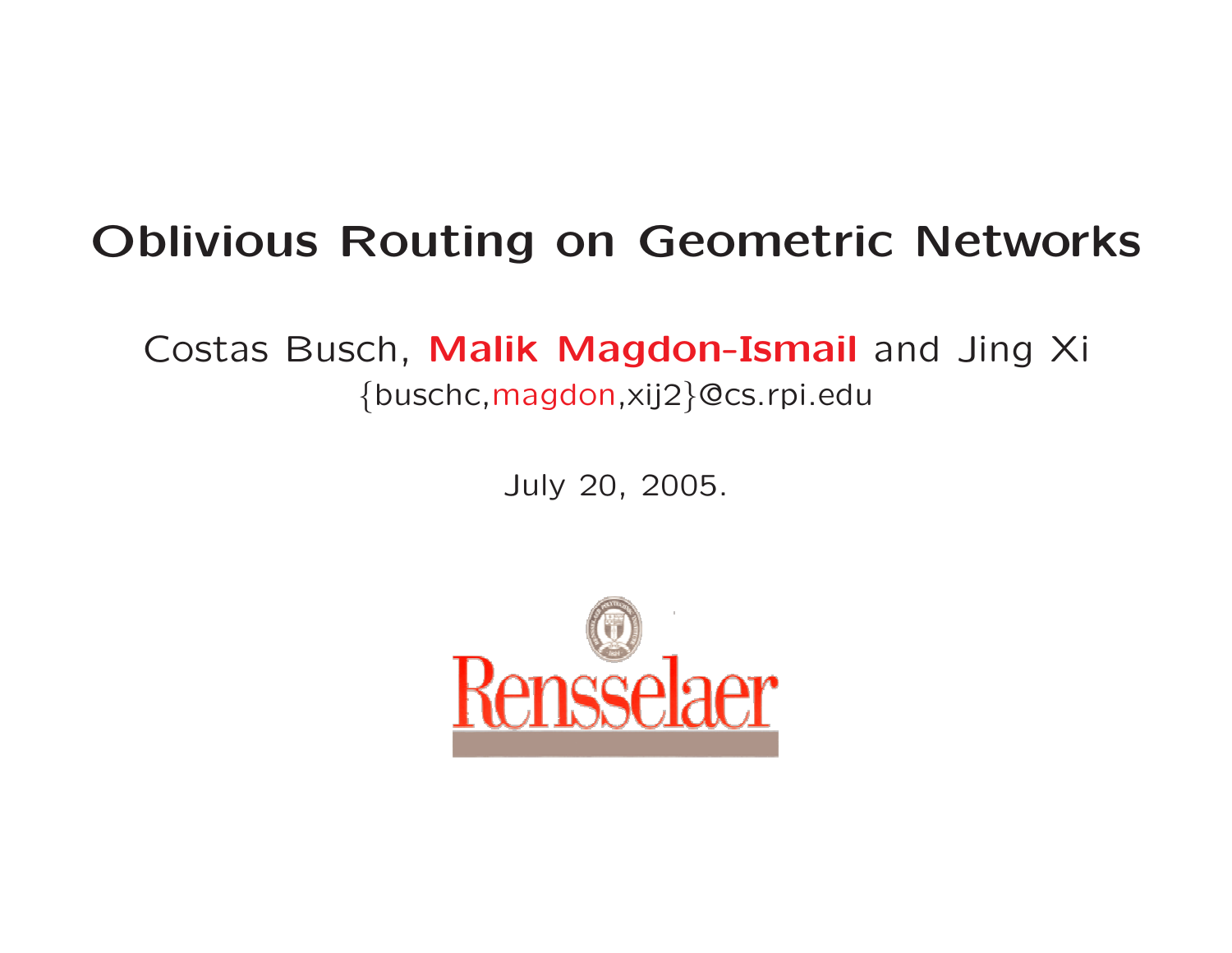

- Oblivious Routing: Background and Our Contribution
- The Algorithm: Oblivious Routing with Single Intermediate Node
- Good Geometric (Metric) Embeddings; Examples
- Routing Result; Examples
- Discussion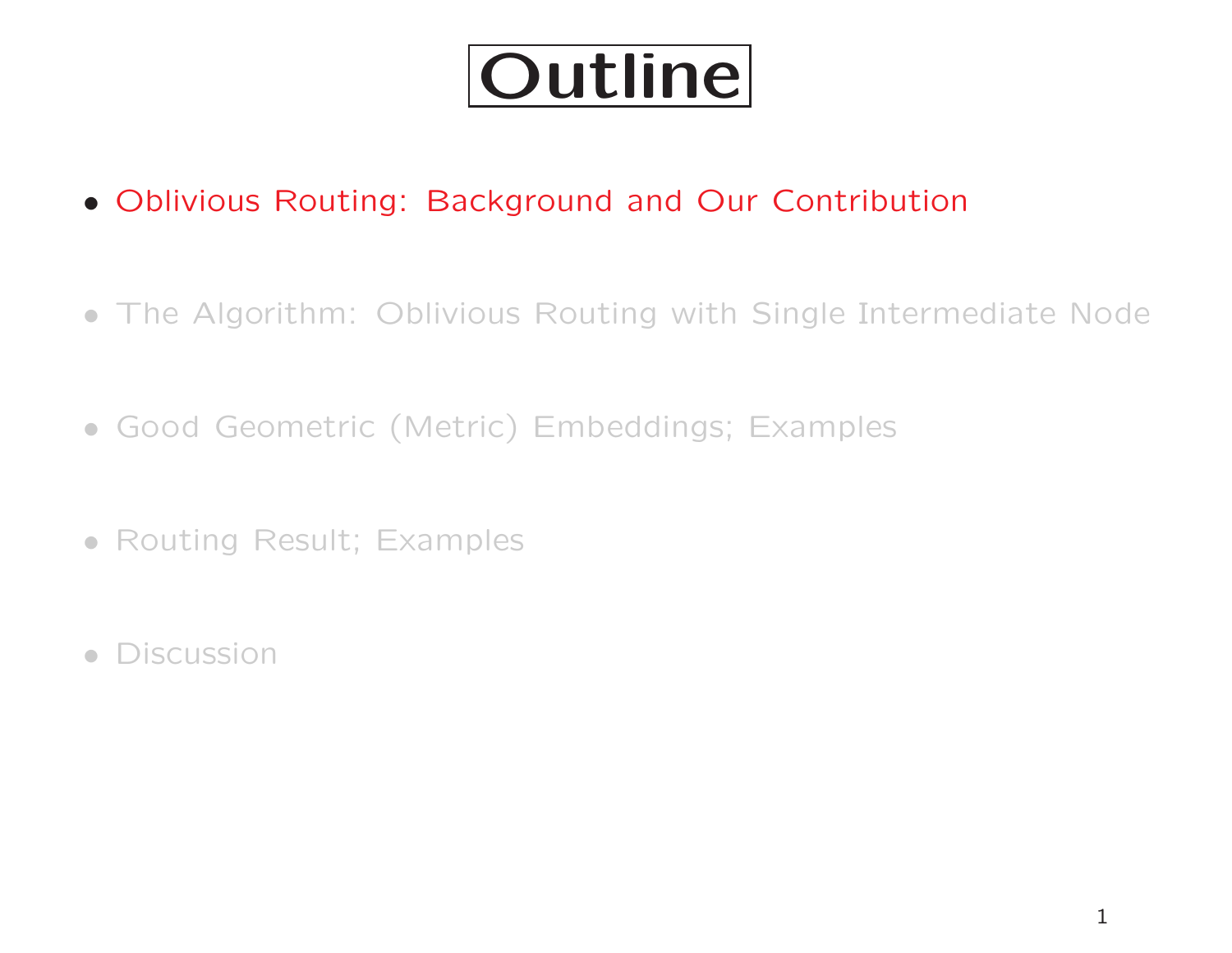

Routing: coustruct "good" paths given sources and destinations.



- Communication Networks eg. Internet.
- Ad-hoc Networks eg. sensor networks.
- Parallel Architectures eg. Mesh.
- . . .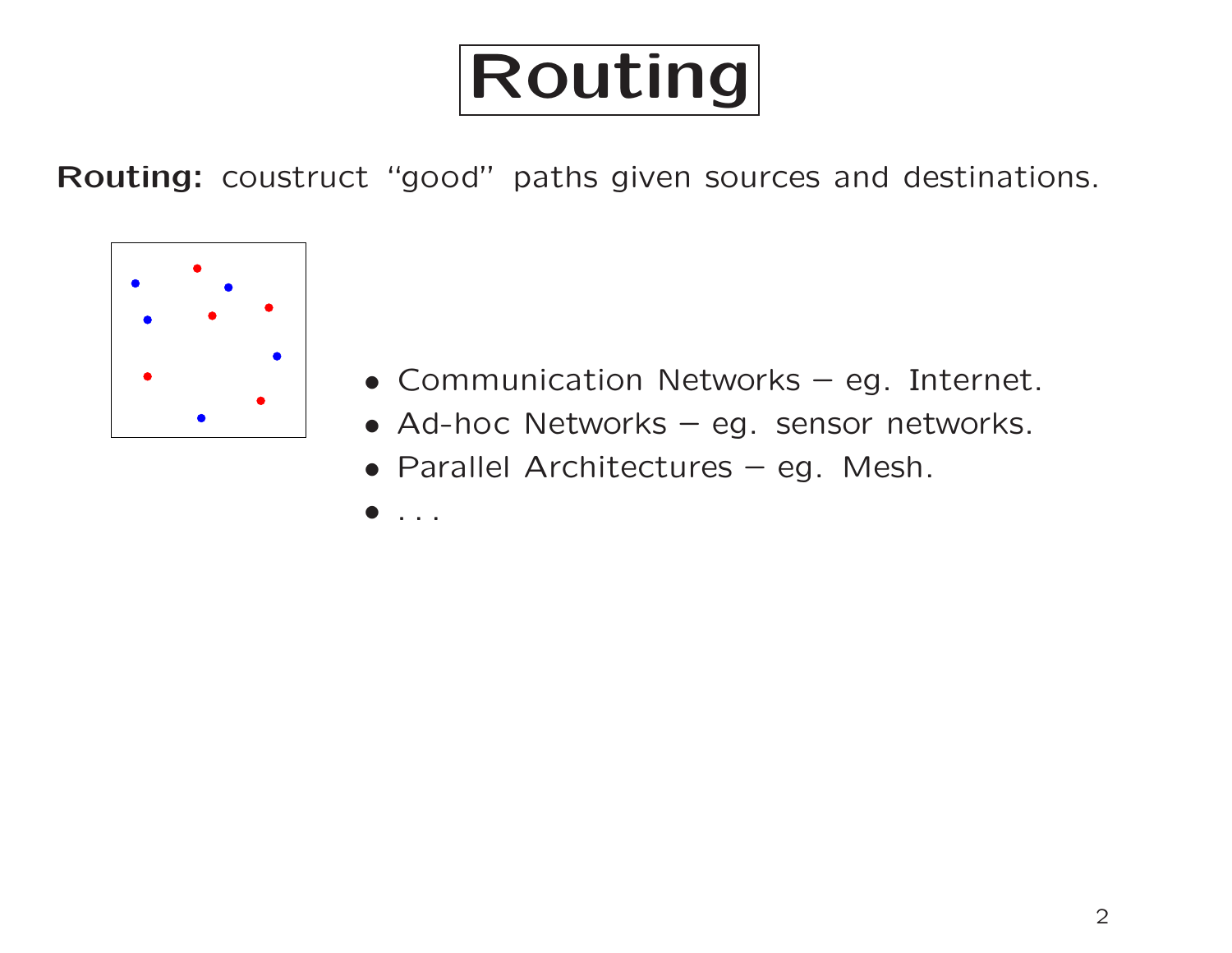

Routing: coustruct "good" paths given sources and destinations.



- Communication Networks eg. Internet.
- Ad-hoc Networks eg. sensor networks.
- Parallel Architectures eg. Mesh.
- $\bullet$  . . .

#### Wish List:

simple, scalable, efficient, near-optimal, general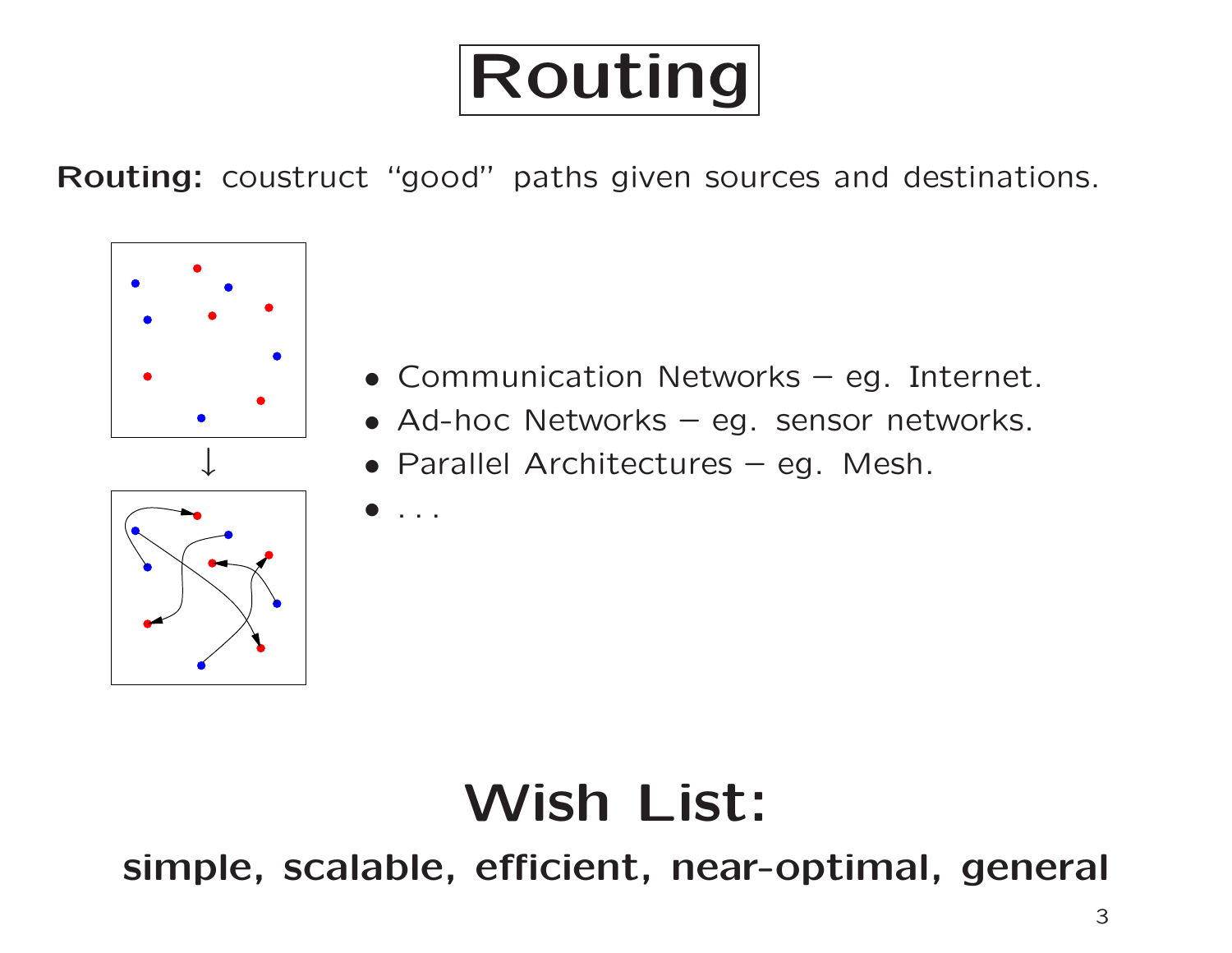# Oblivious Routing

A packet's path is specified independently of other packets' paths.

- Suffices to specify algorithm for any single packet to select its path.
- Every packet uses this algorithm independent of other packets.

distributed, hence scalable;

applies to dynamic (online) setting with streaming packets;

( A packet  $\pi$  is a source-destination pair  $(s,t))$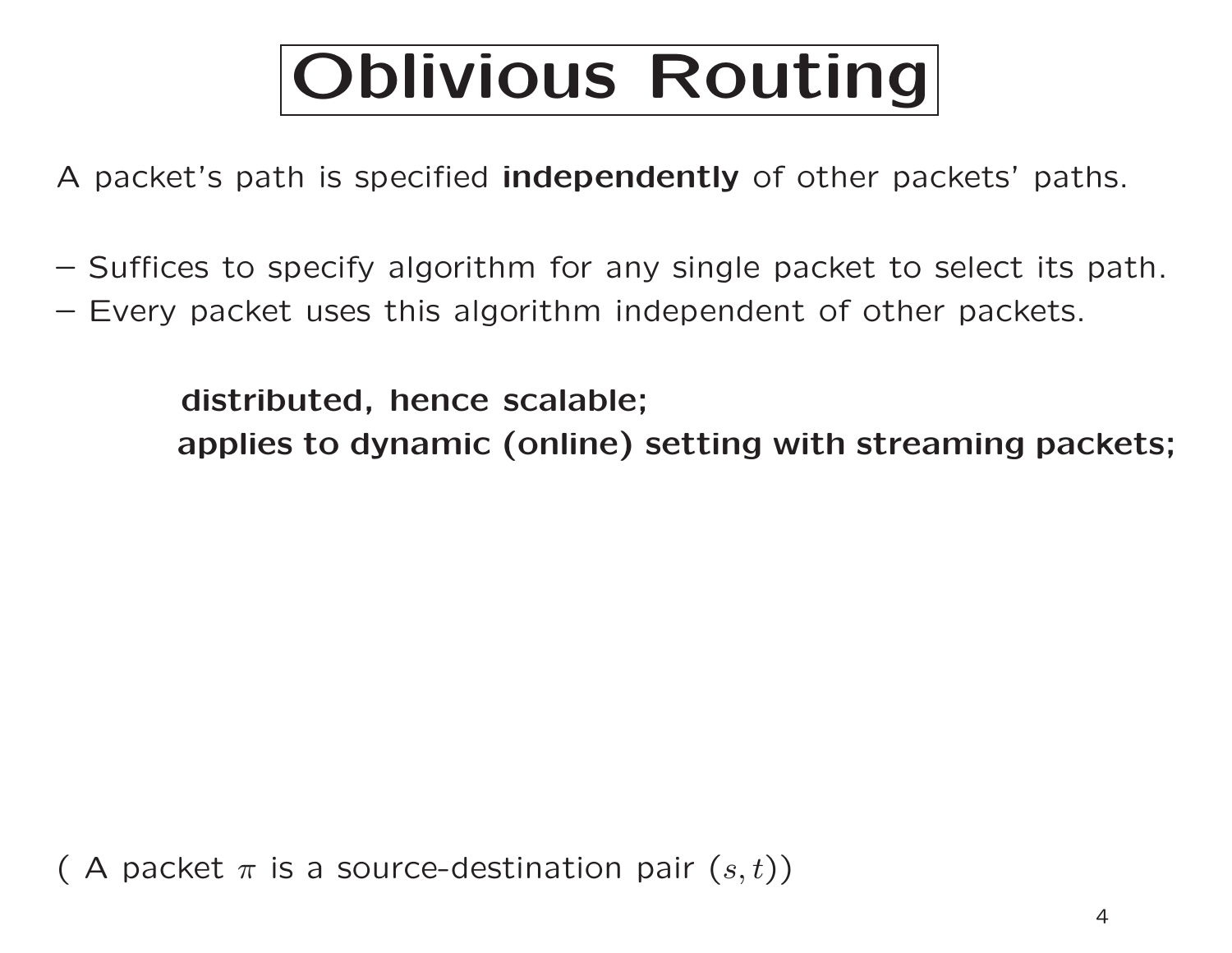

Optimal:  $C = O(C^*)$ ; stretch =  $O(1)$ 

(Similarily can define w.r.t. edge congestion  $C_{edge}$ .)

Srinivasan et al. [STOC97]: Near-optimal; offline; non-oblivious.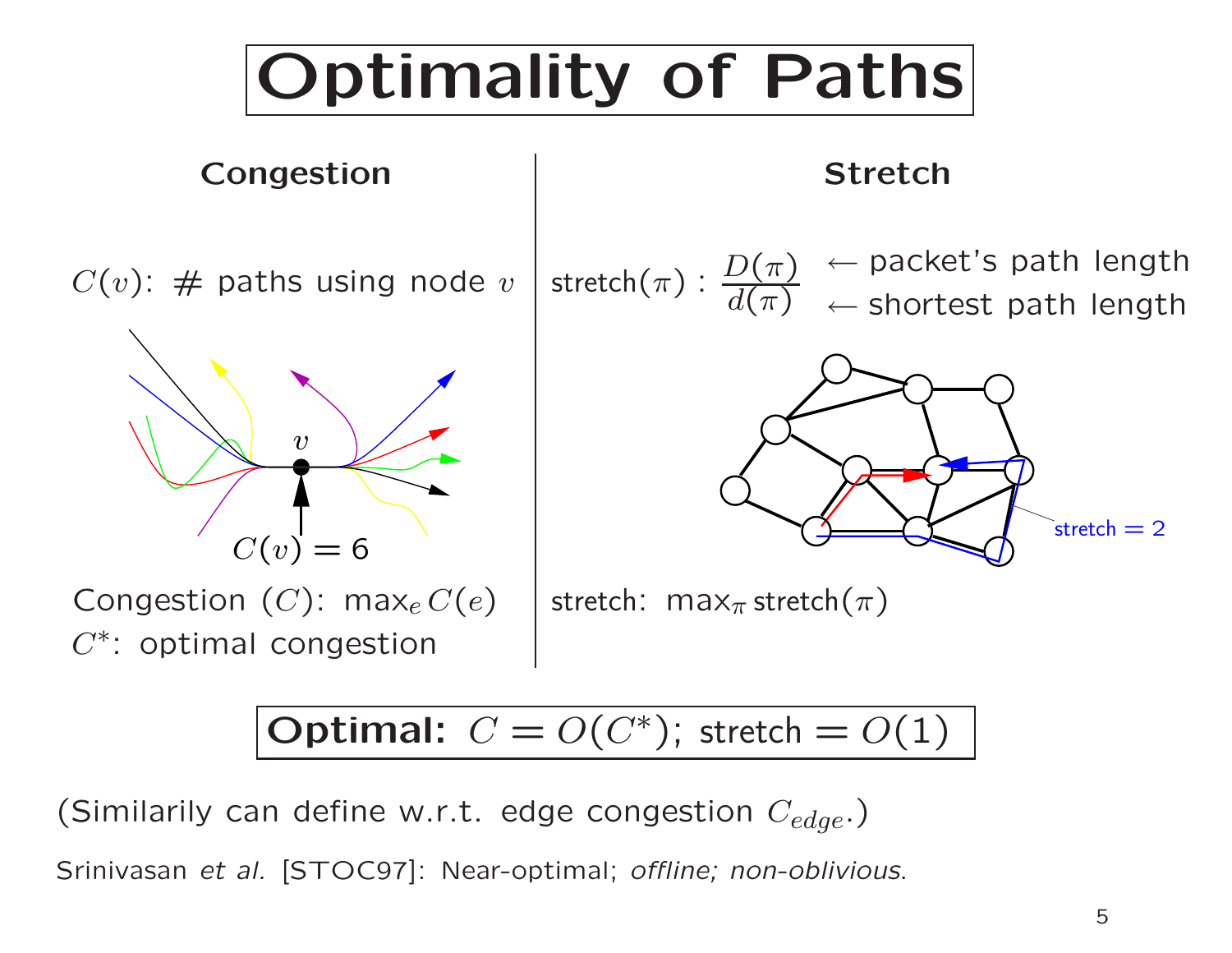## Related Work – Opt. C

d-dim Mesh:  $C = O(C^* \cdot d \cdot \log n)$ (Maggs et al. [FOCS97] )  $\big($  Also gave a lower bound  $\Omega(C^*\cdot \frac{1}{d})$  $\frac{1}{d}\cdot \mathsf{log}\,n)\big)$ 

Arbitrary:  $C = O(C^* \log^3 n)$ Räcke [FOCS02], (non-constructive) Azar et al. [STOC03] Azar et al. [S I OCU3]<br>Harrelson et al. [SPAA03] Bienkowski et al. [SPAA03] ا۔<br>(  $\int$ (Polynomial-time, constructive) Bansal et al. [SPAA03], (On-line version)

Oblivious algorithms with near-optimal  $C;$  Unbounded stretch

simple, scalable, efficient, near-optimal, general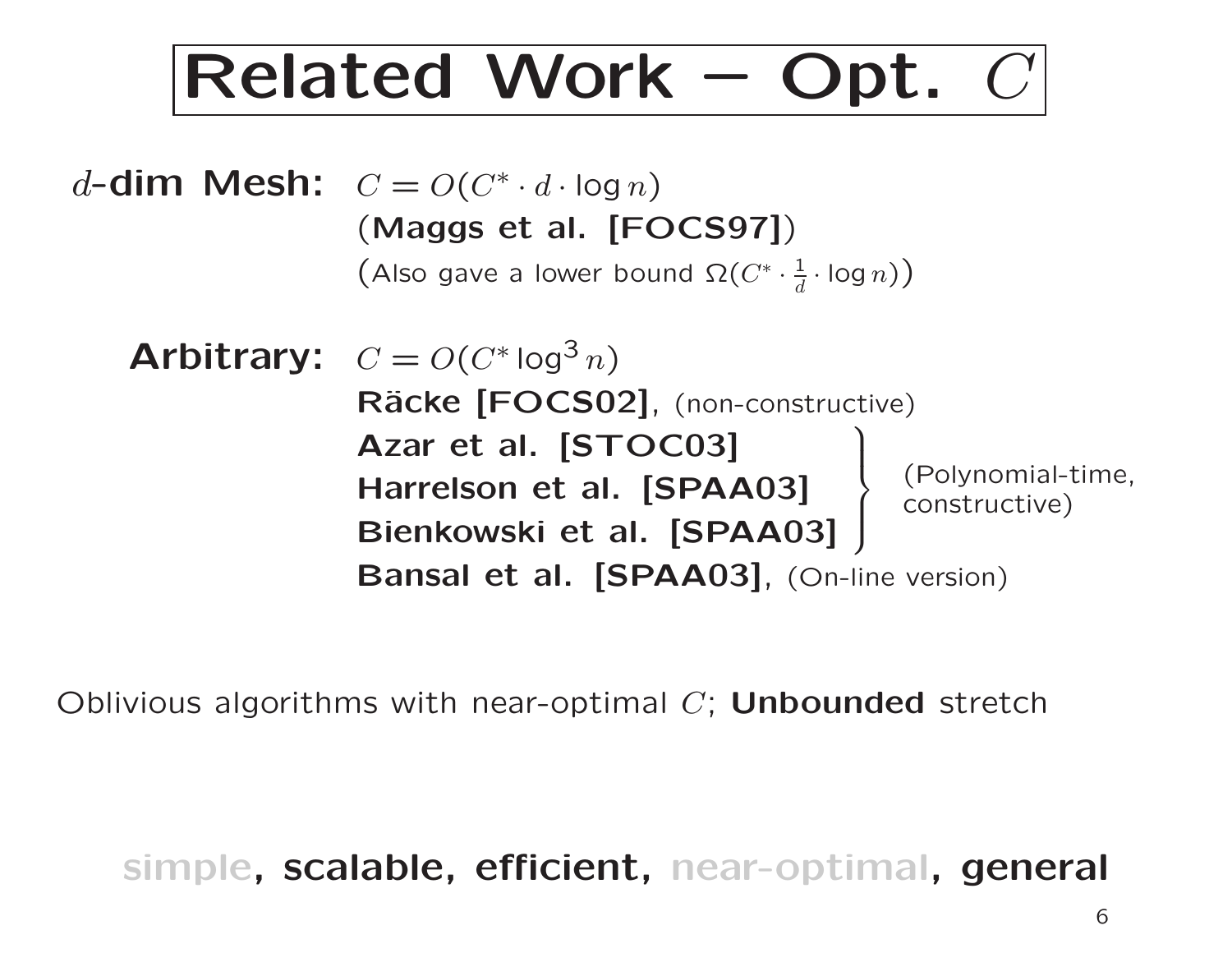## Congestion–Stretch Trade Off





Good stretch, Bad C Bad stretch, Good C We want Good Stretch, Good C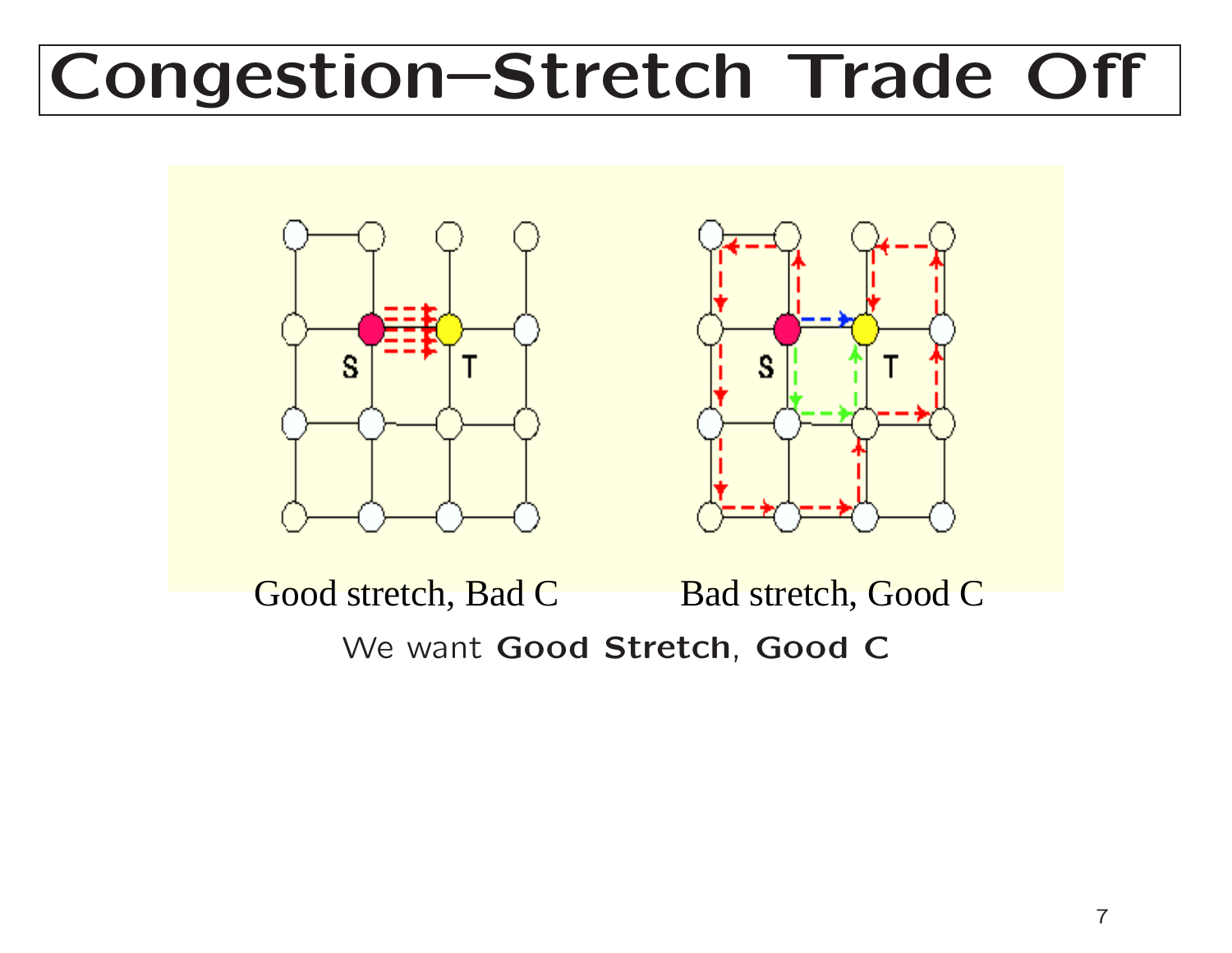### Related Work – Opt. C ,stretch

 $d$ -dim Mesh:  $C = O(C^* \cdot d^2 \cdot \log n)$ ; stretch  $= O(d^2)$ ; (Busch et al. [IPDPS05] )  $\big(\operatorname{\mathsf{Also}}$  lower bound  $\Omega(\log d(\pi))$  random bits per packet) (Scheidler (class notes) indep. considered  $d=2)$ 

Arbitrary: Not Possible (constructive).

simple, scalable, efficient, near-optimal, general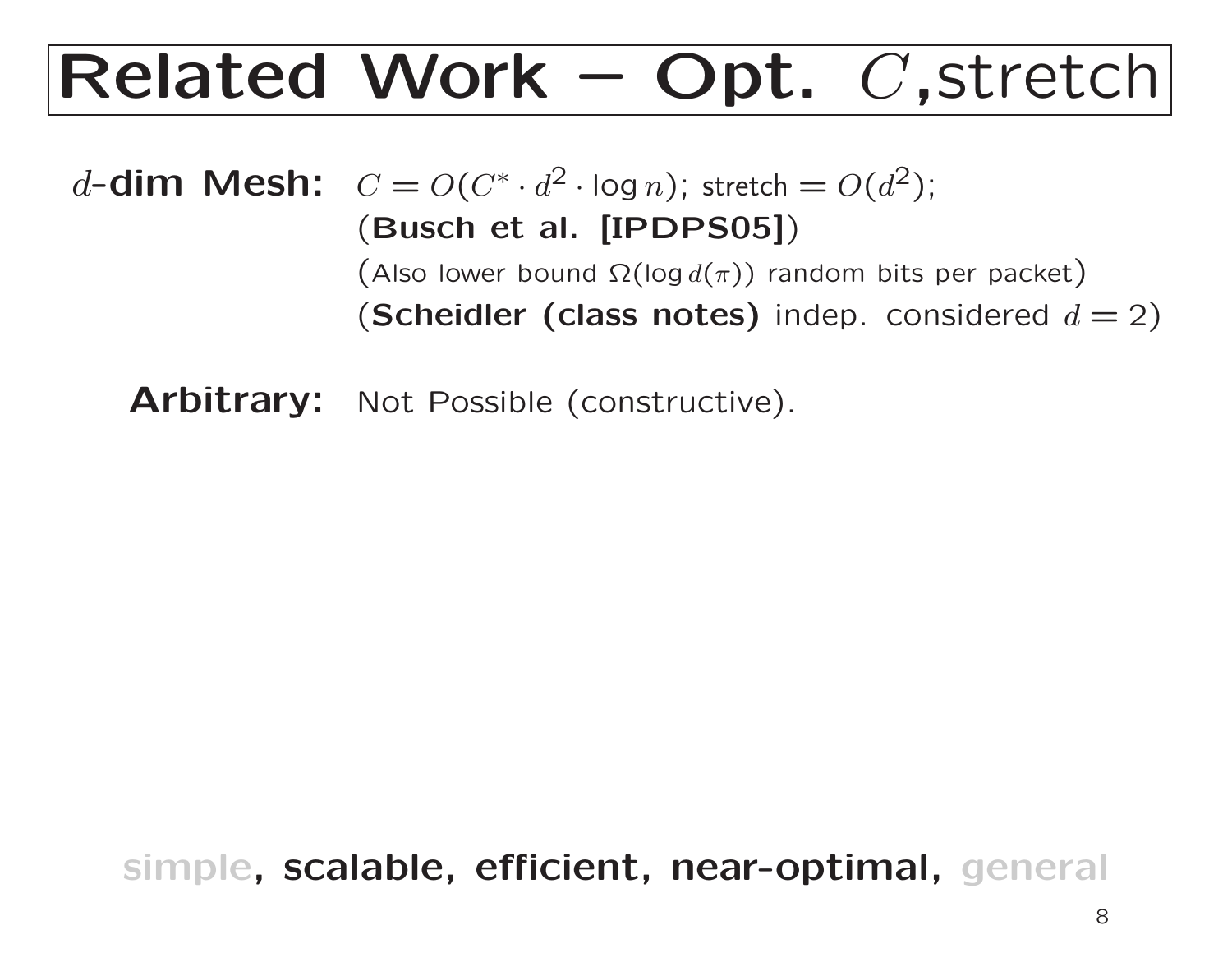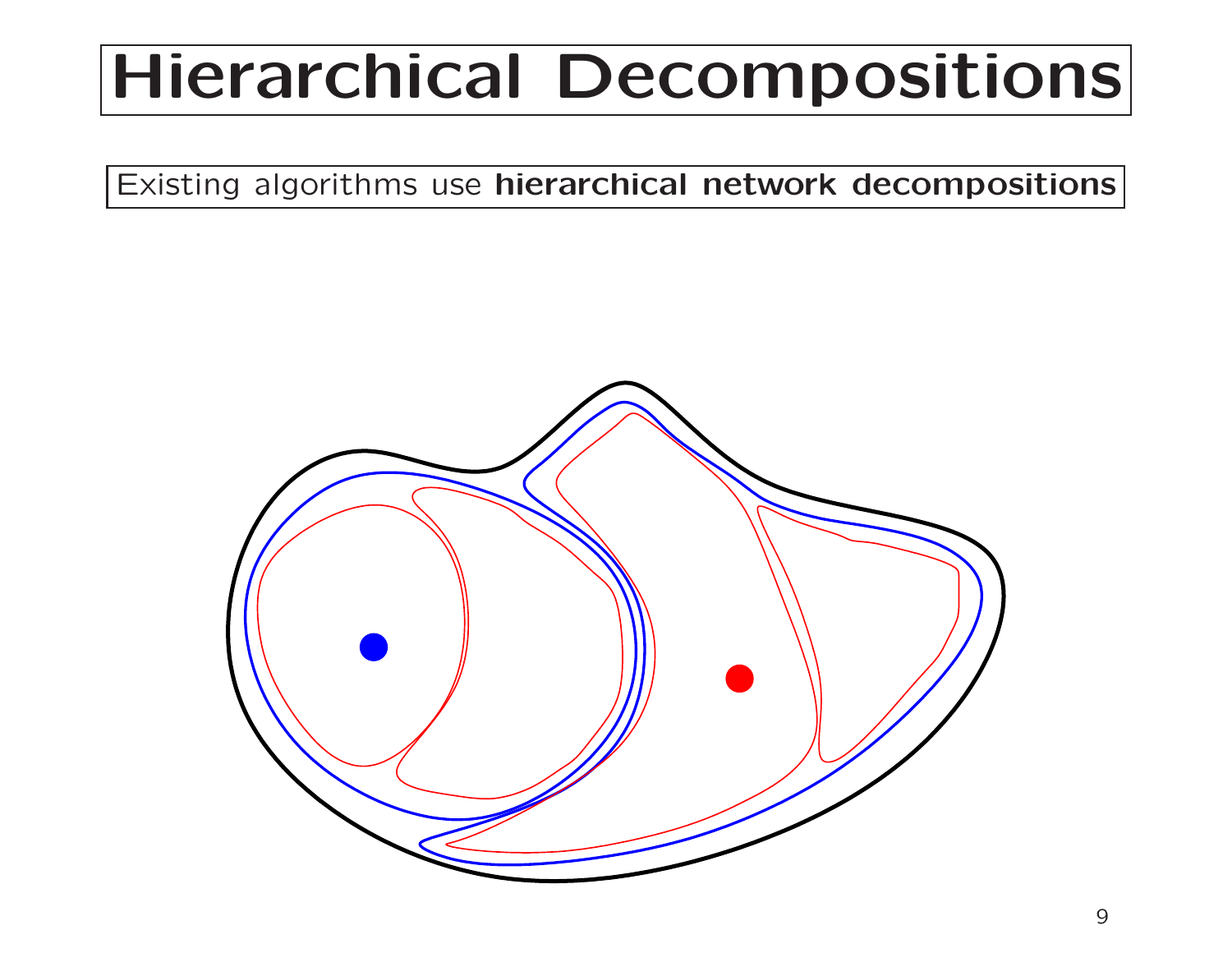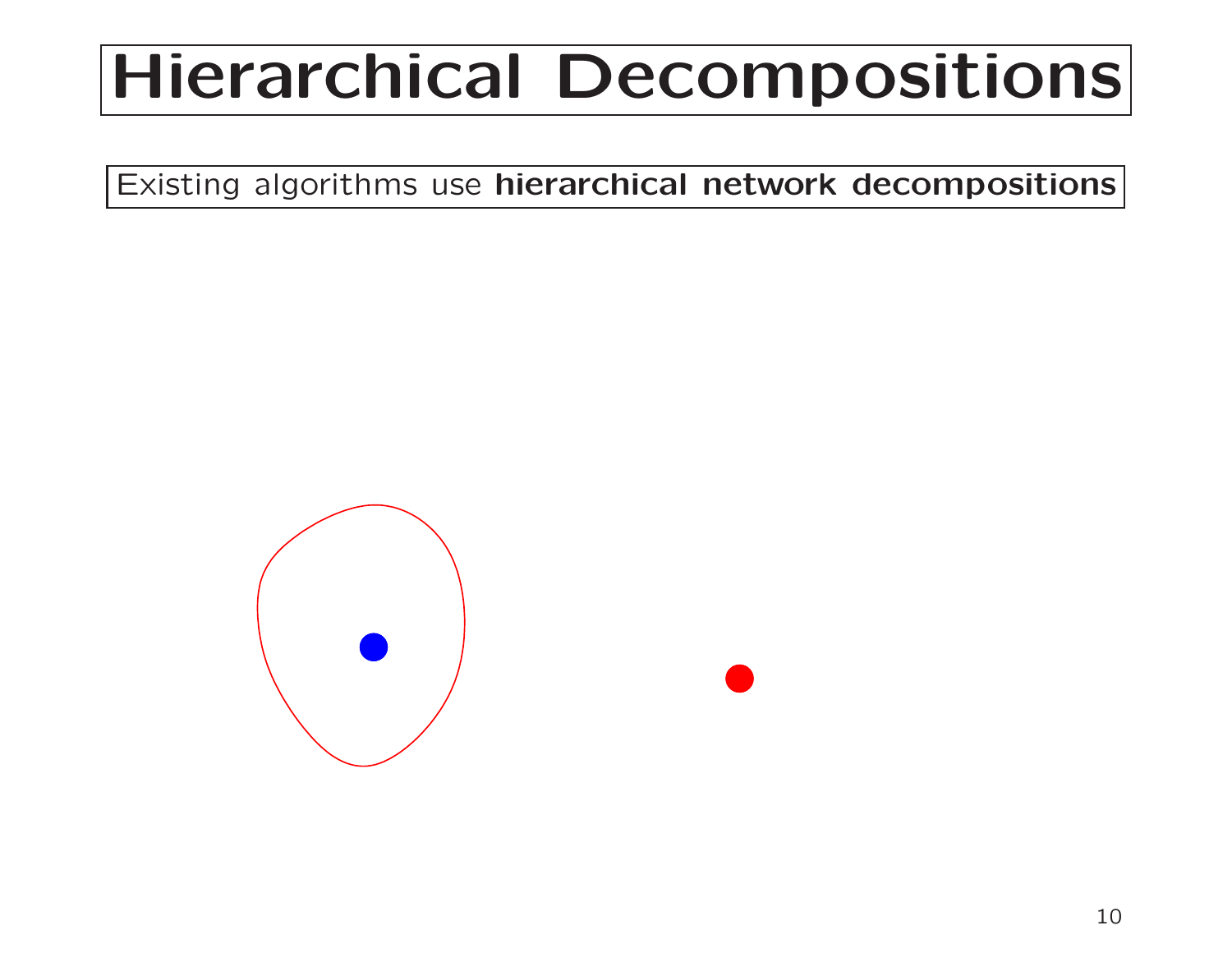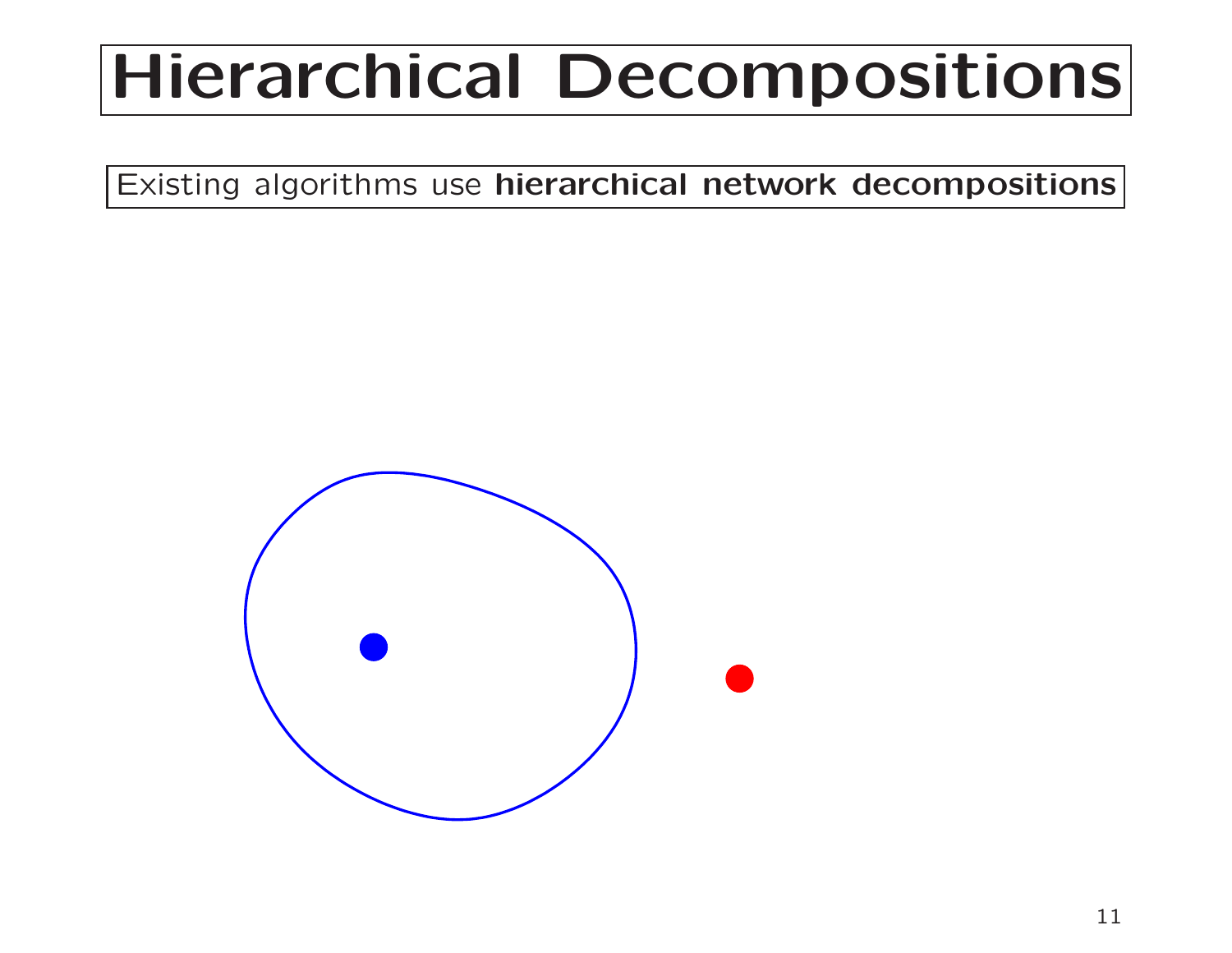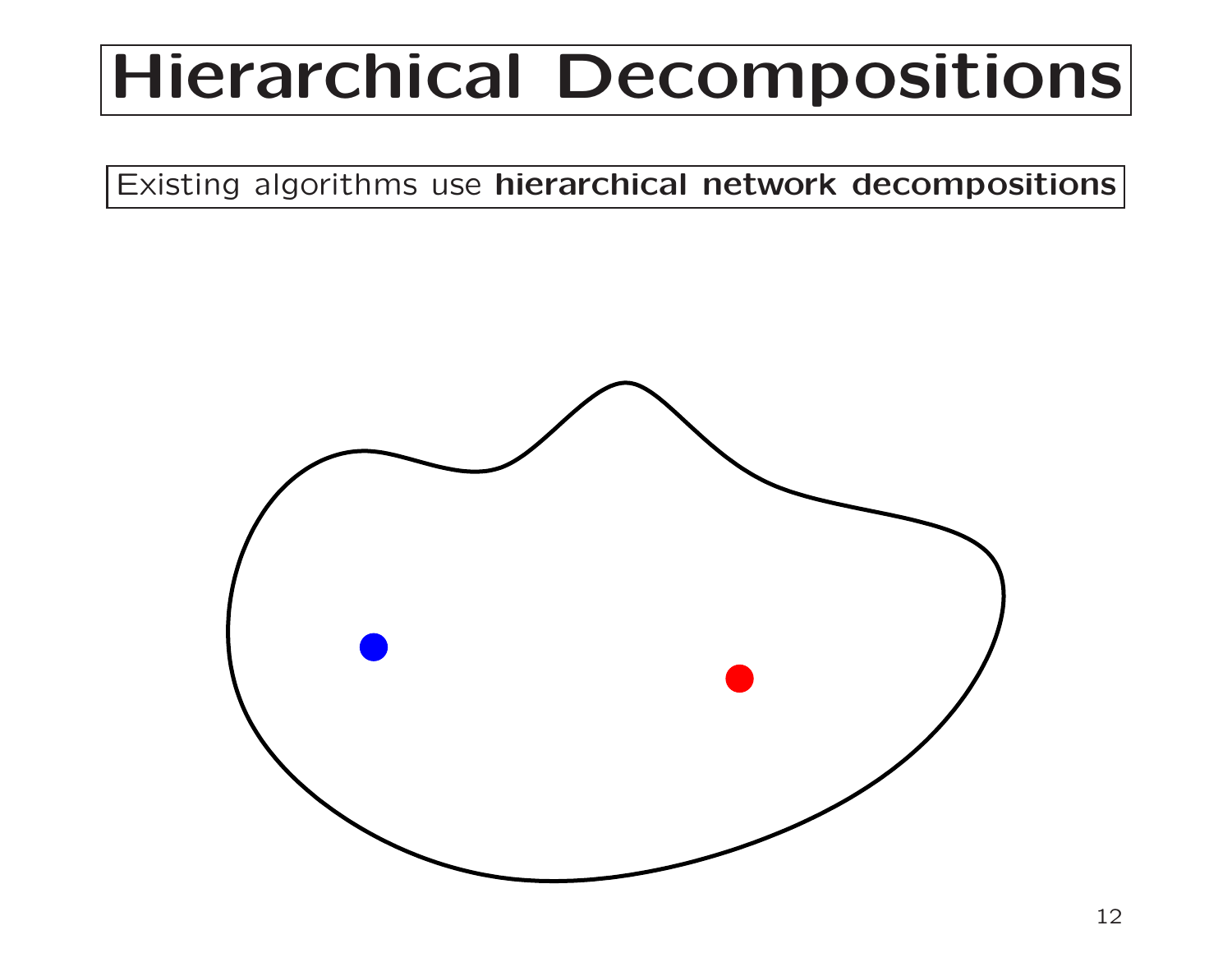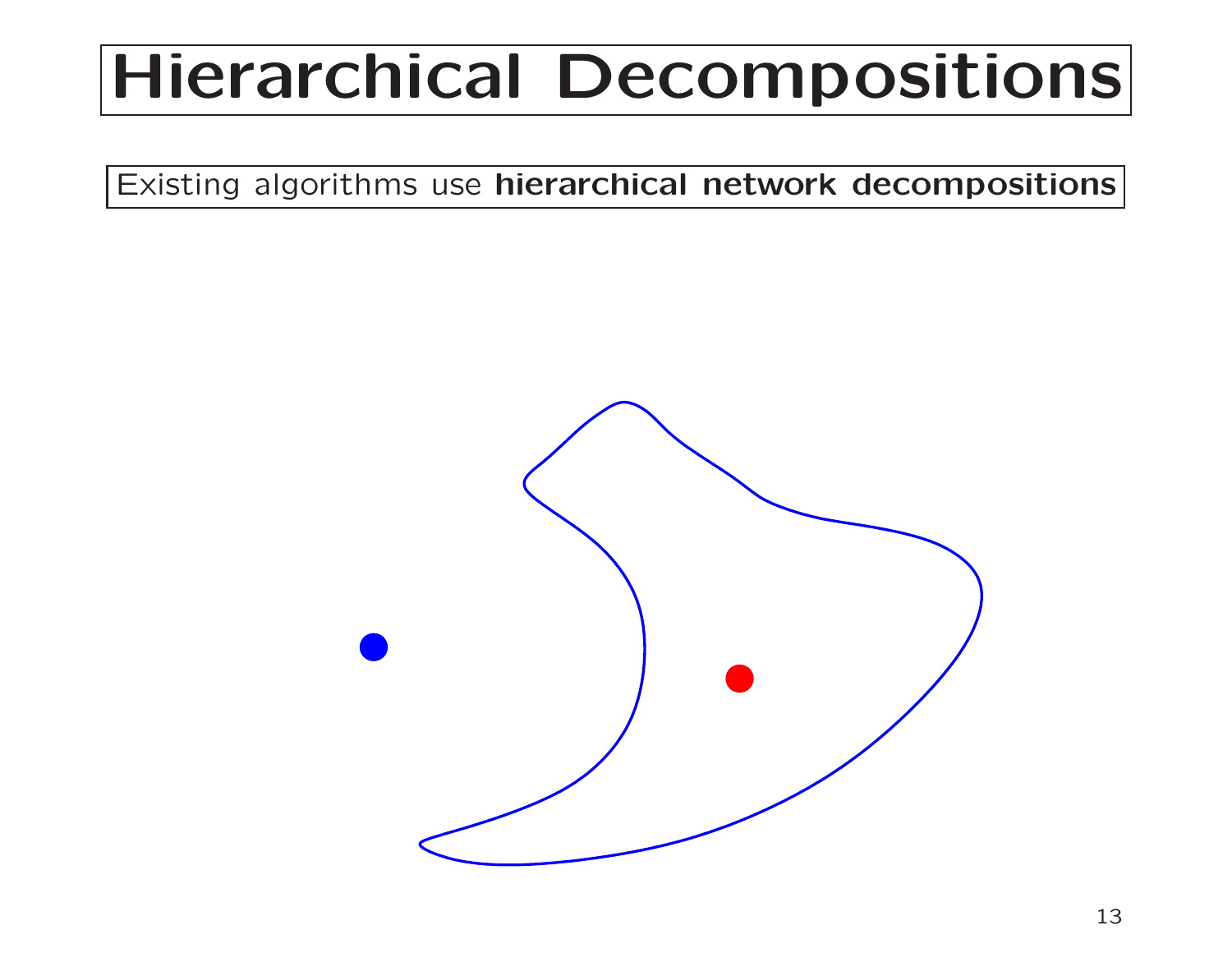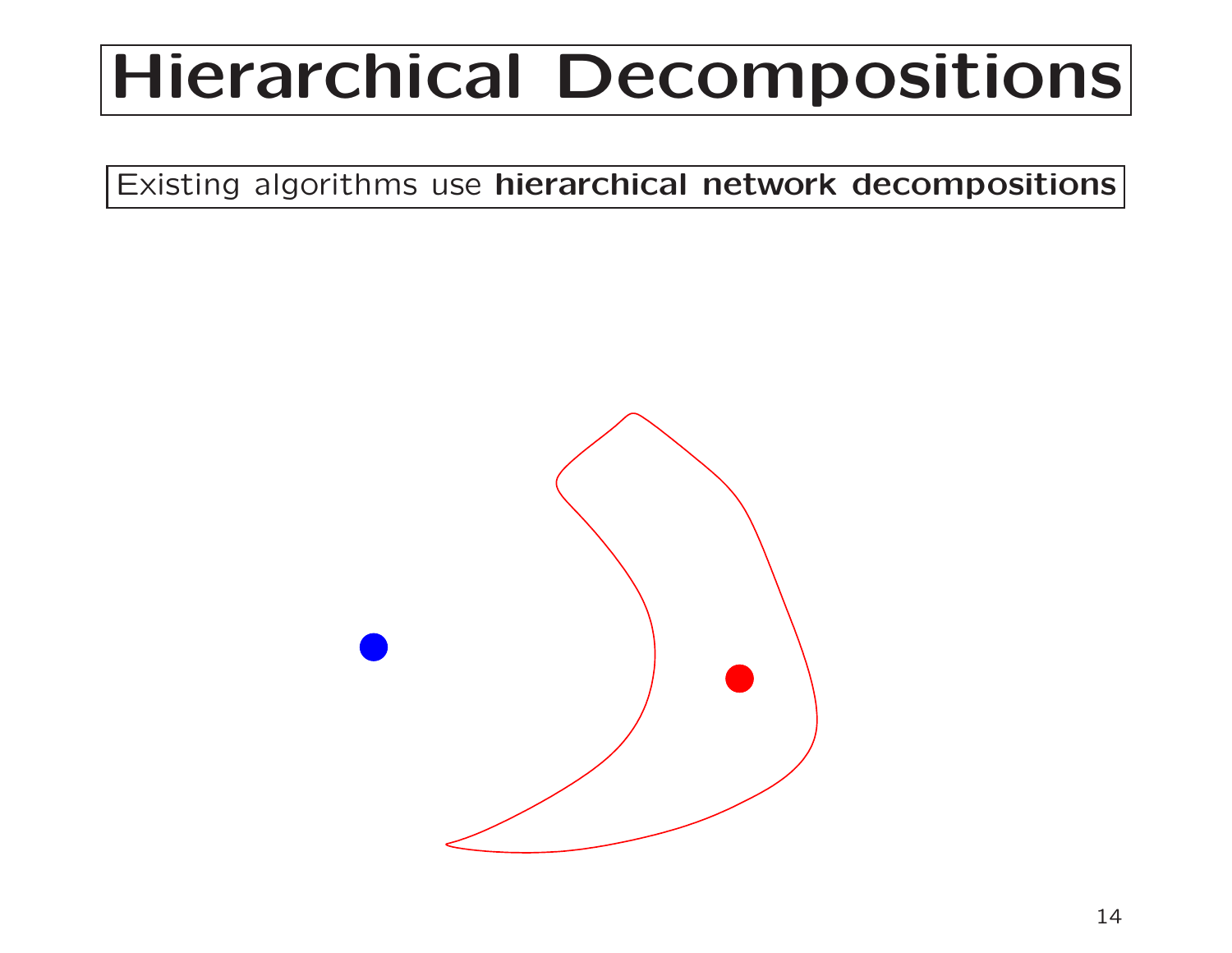

simple, scalable, efficient, near-optimal, general ↓ simple, scalable, efficient, near-optimal, general ↓? simple, scalable, efficient, near-optimal, general (Not Possible)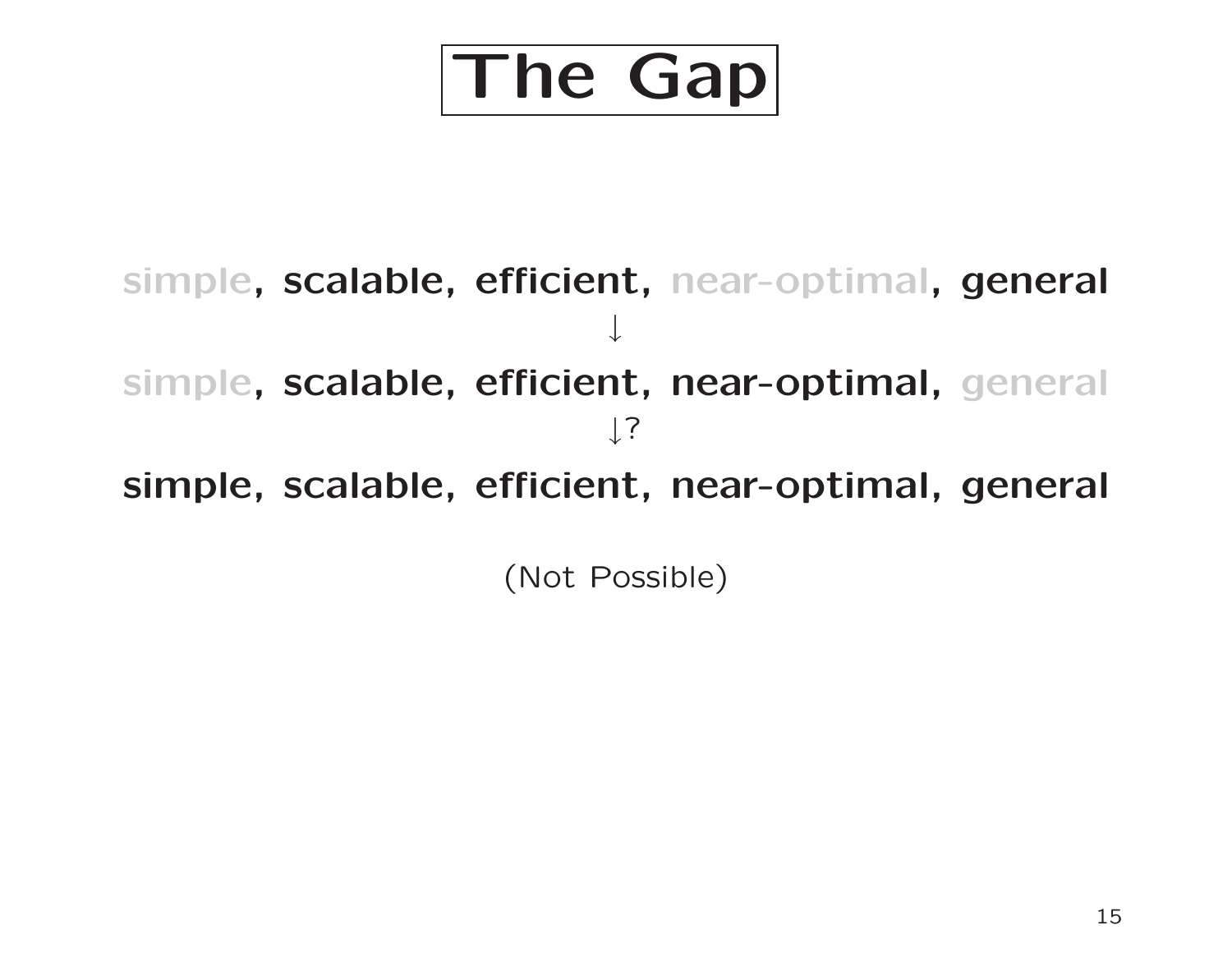## Our Contribution

simple, scalable, efficient, near-optimal, general ↓ simple, scalable, efficient, near-optimal, general ↓ simple, scalable, efficient, near-optimal, general

Link Routing to Finite Metric Embedding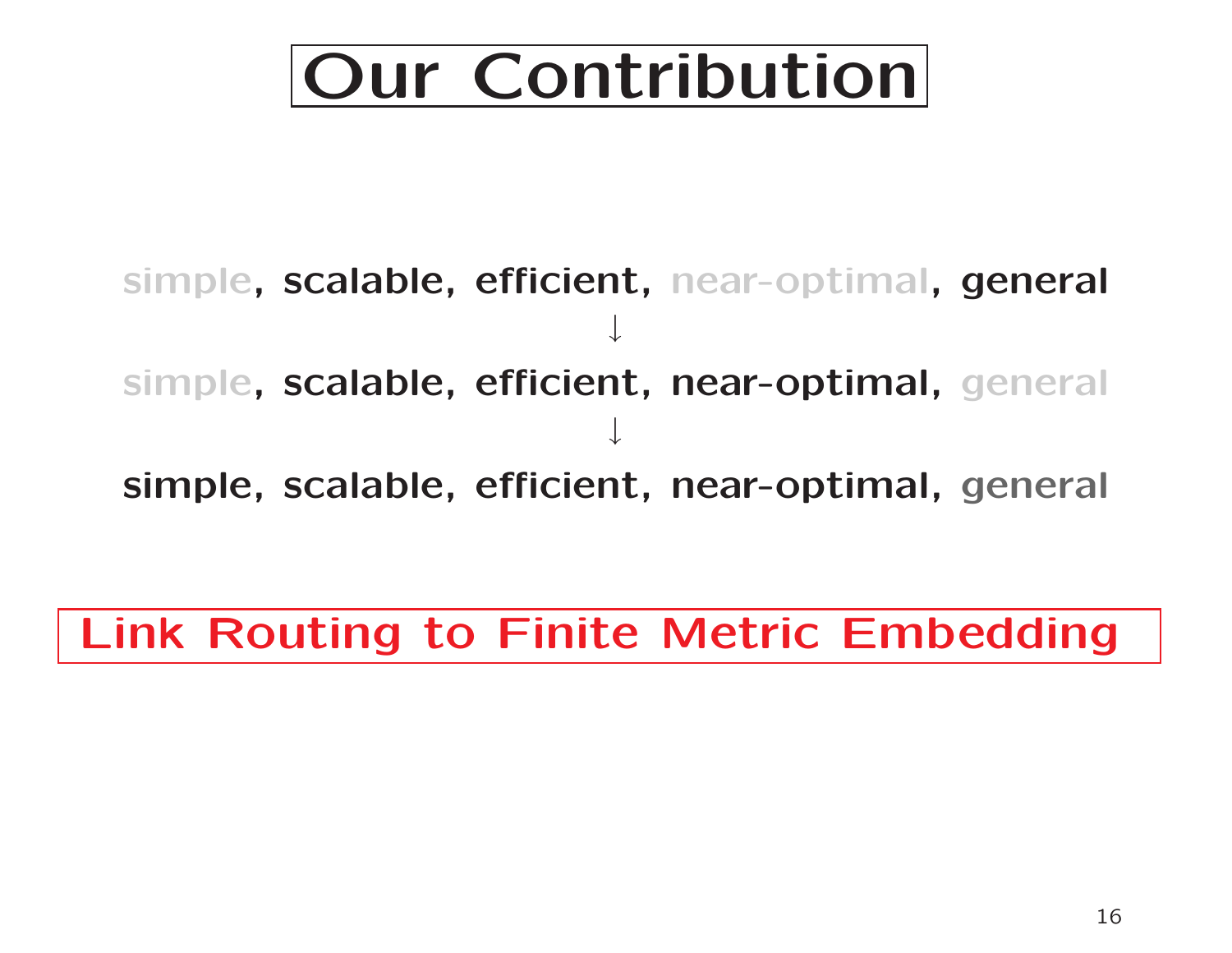## Our Contribution

Simple: Single intermediate point algorithm, not based on hierarchical decomposition.

Near-Optimal: For networks that have low distortion embeddings, eg. Mesh, sensor networks.

General: Result holds for all networks.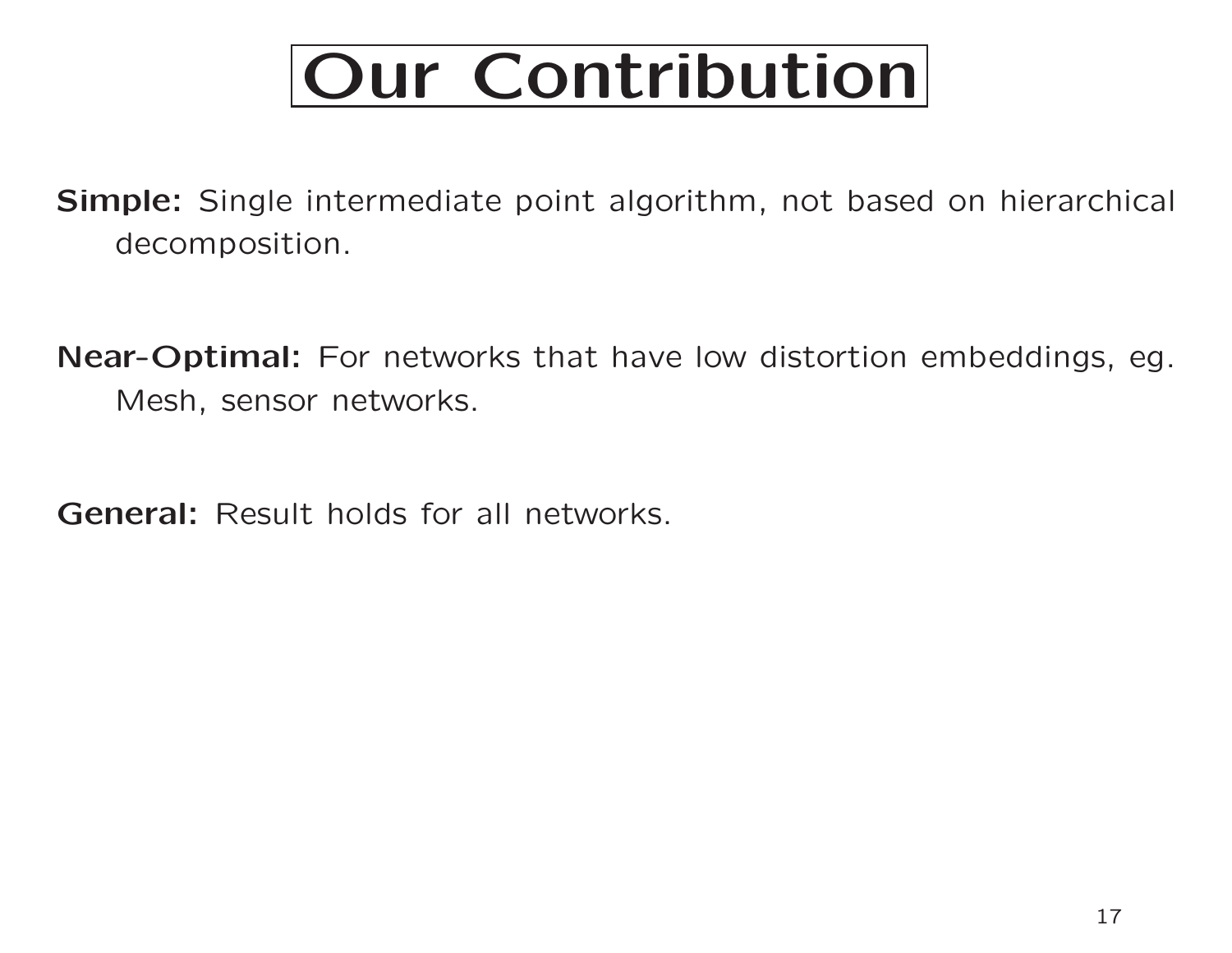Imagine the network in space [Network Embedding]



source:  $s$ ; destination:  $t.$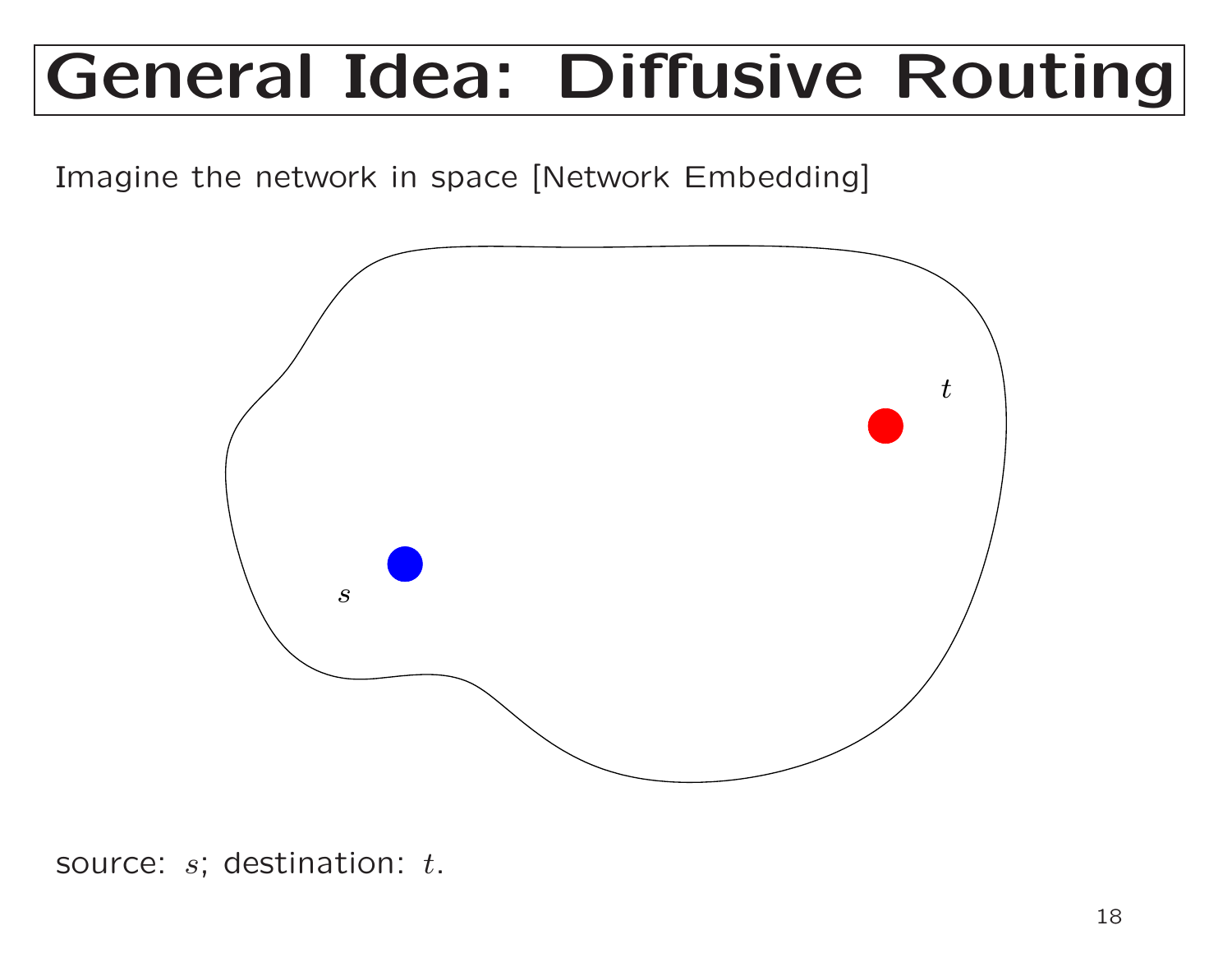Imagine the network in space [Network Embedding]



Packet "diffuses" out from  $s$  – congestion spreads.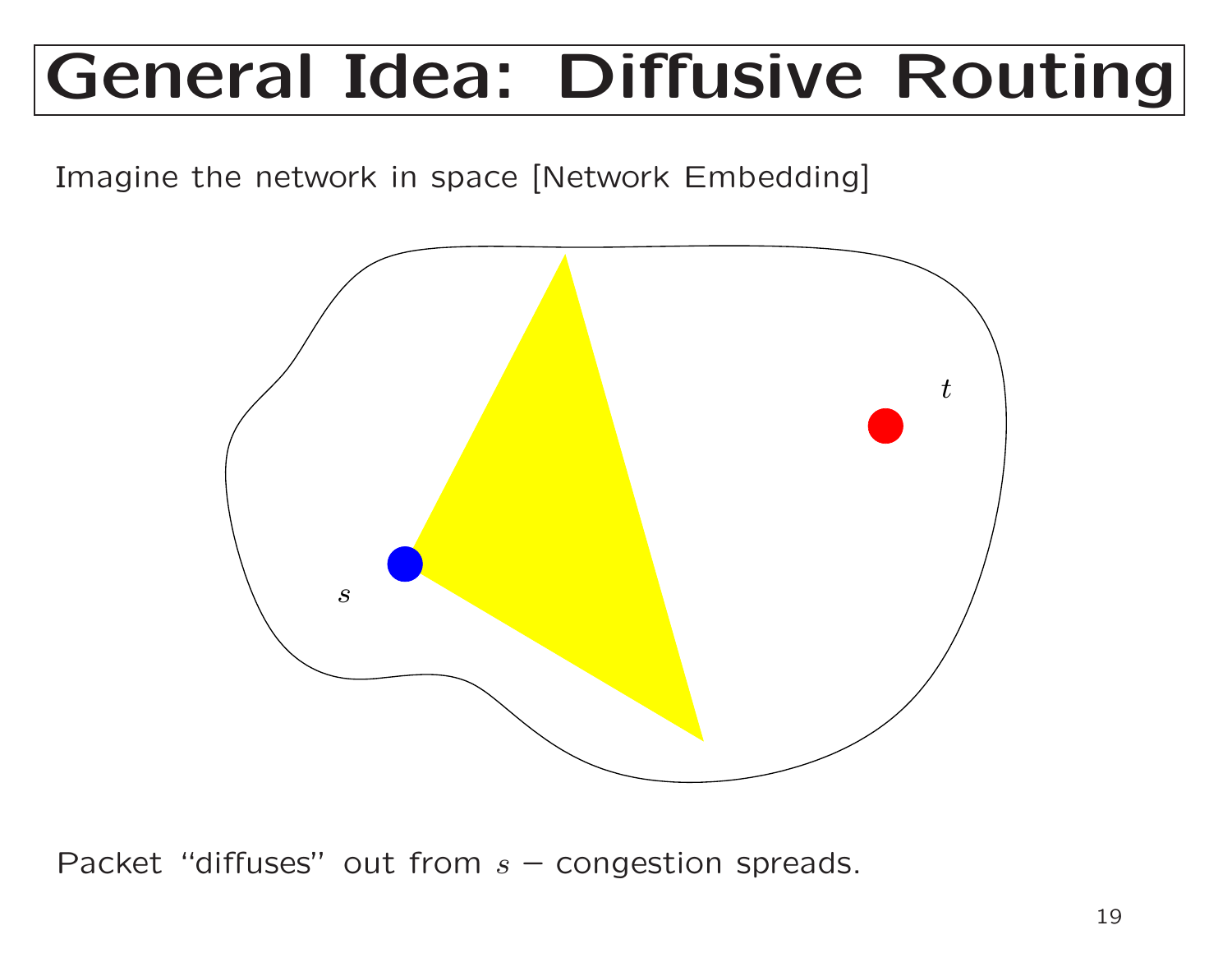Imagine the network in space [Network Embedding]



Packet "focuses" back to  $t.$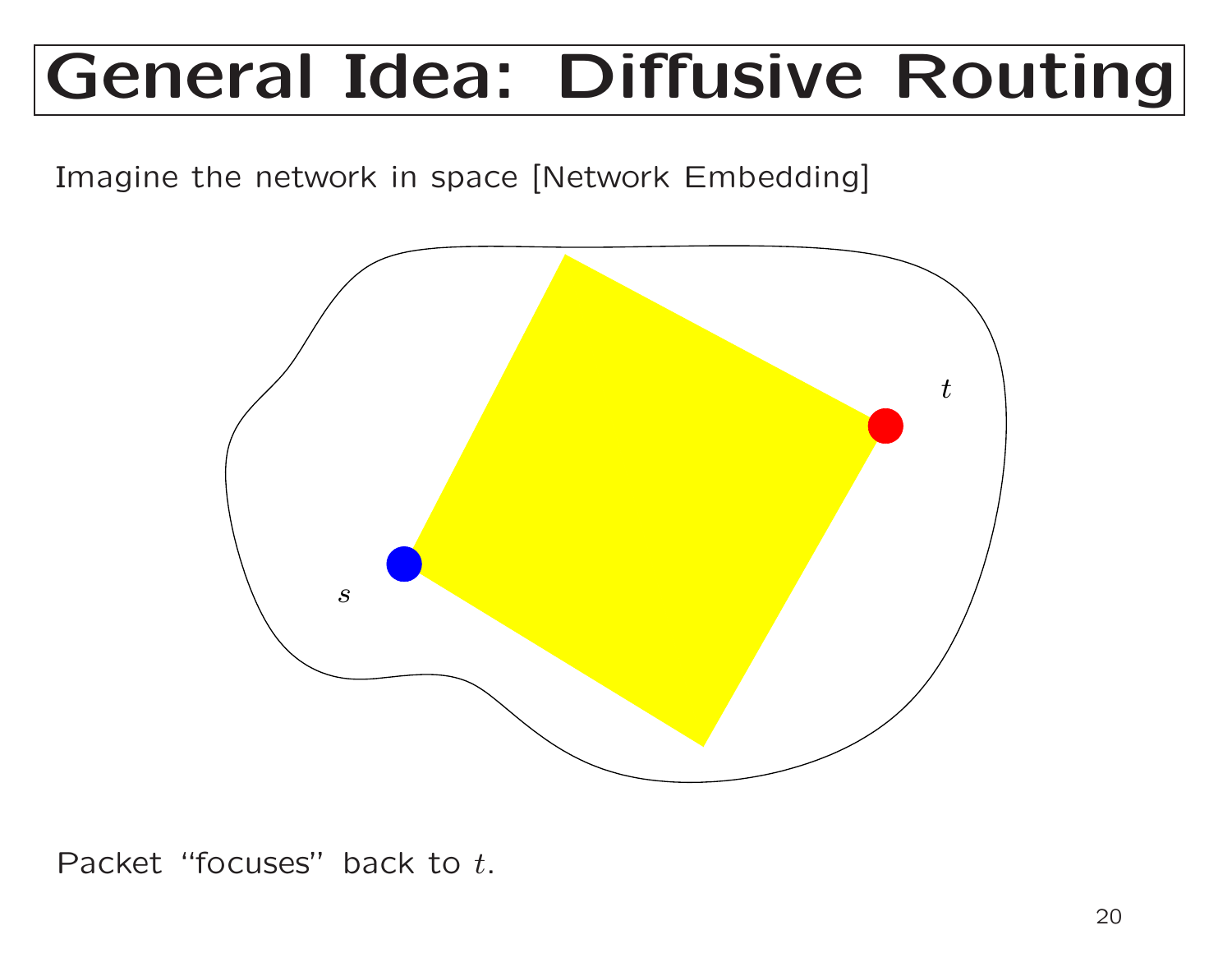Imagine the network in space [Embedded Network]



Diffusion by random choice of intermediate node.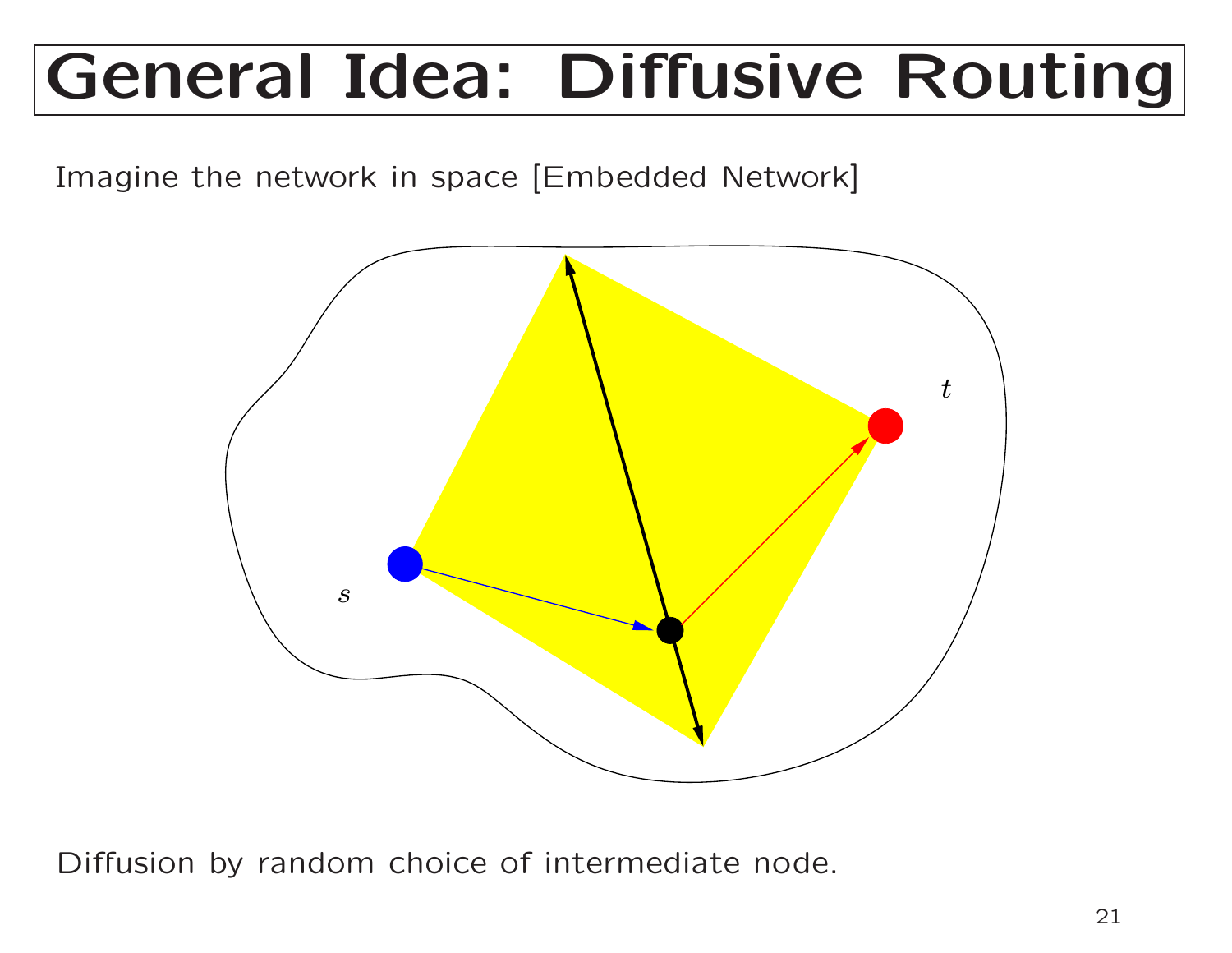## Outline

- Oblivious Routing: Background and Our Contribution
- The Algorithm: Oblivious Routing with Single Intermediate Node
- Good Geometric (Metric) Embeddings; Examples
- Routing Result; Examples
- Discussion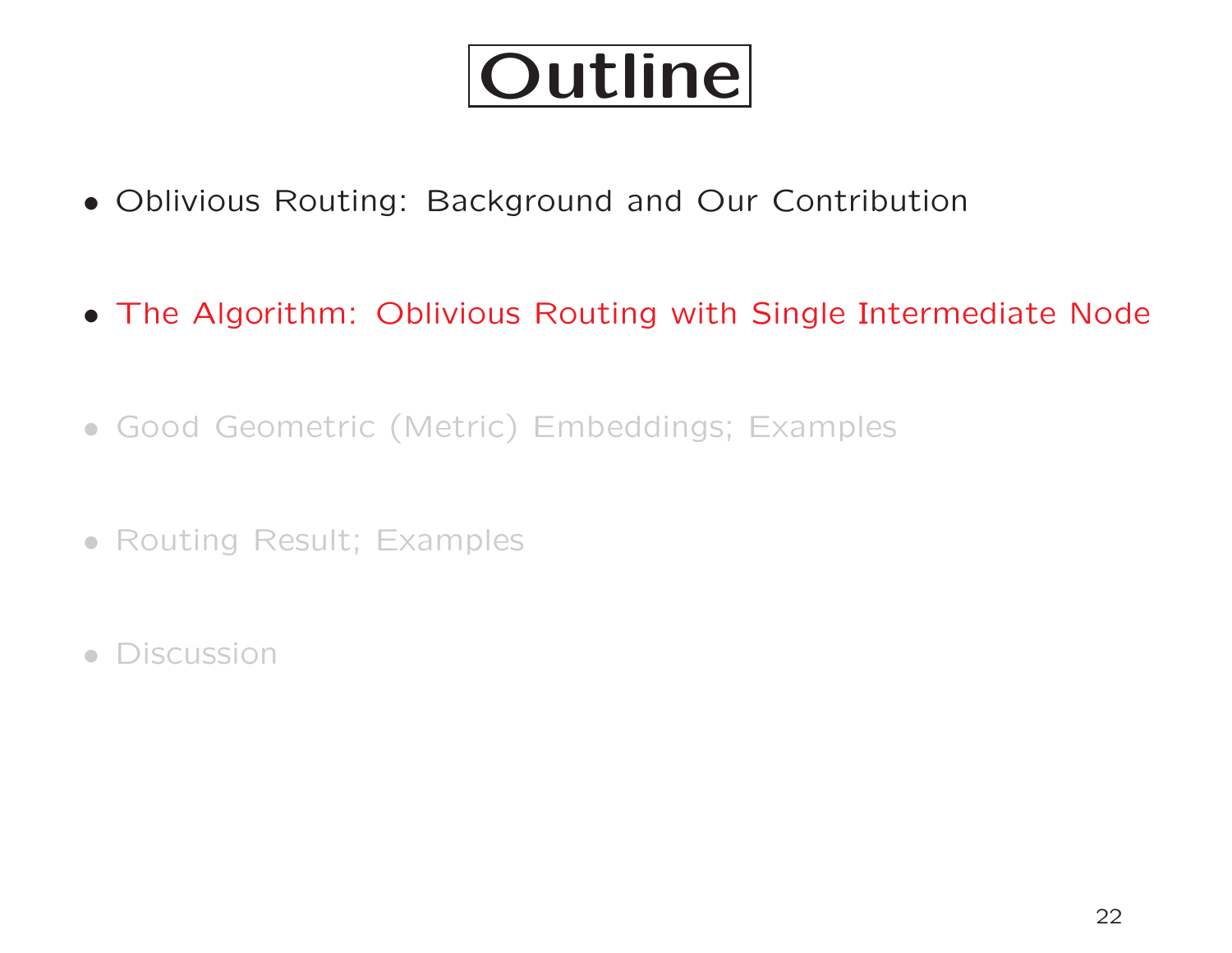#### I: Embed the Network

Embedding function  $f:v\in V \mapsto \mathbf{x}\in \mathcal{A}\subset \mathbb{R}^2;\; \{v_1,\ldots,v_n\}\mapsto \{\mathbf{x}_1,\ldots,\mathbf{x}_n\}$ 

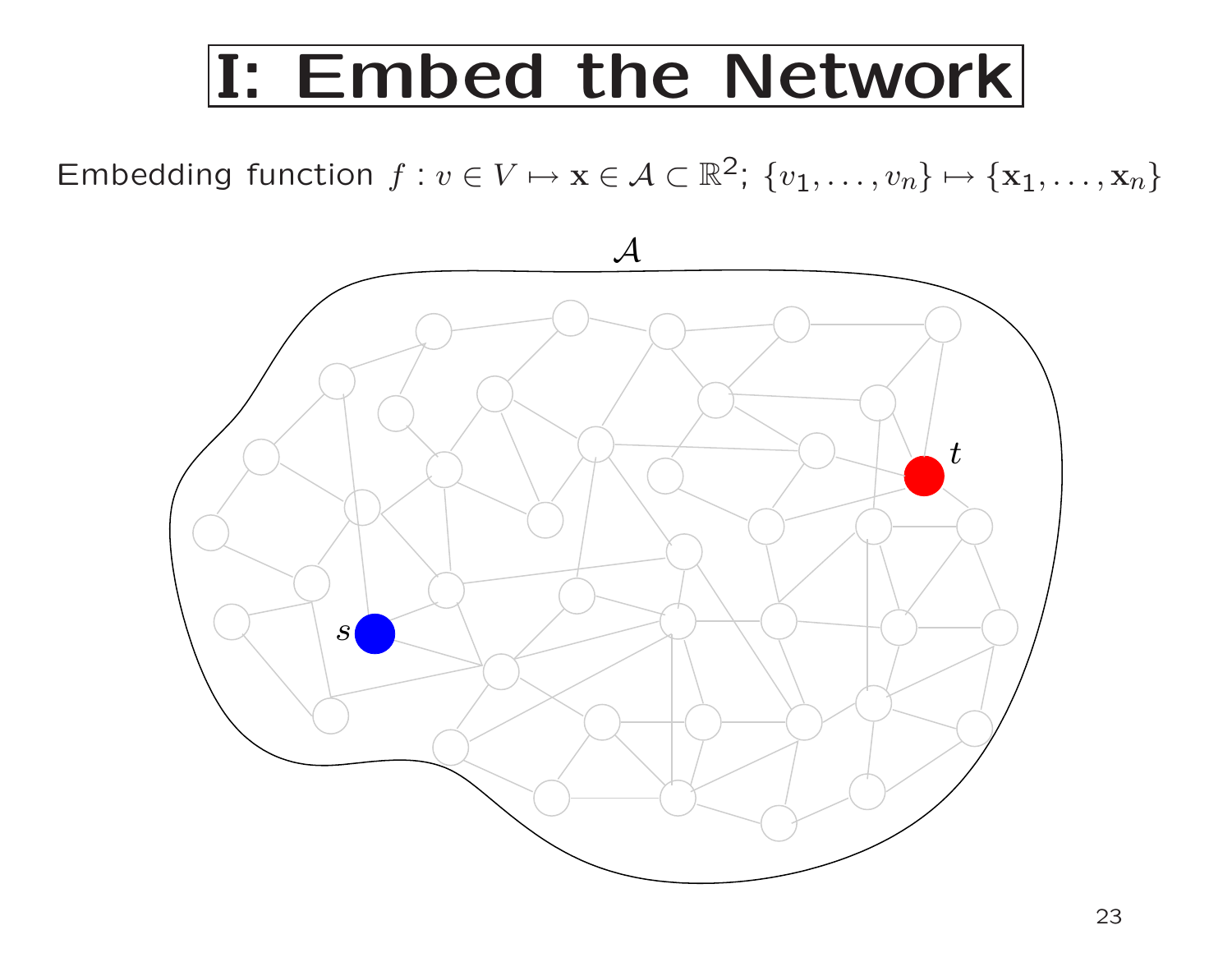#### II: Random Intermediate Point

$$
|\ell^\perp| = |\ell|
$$

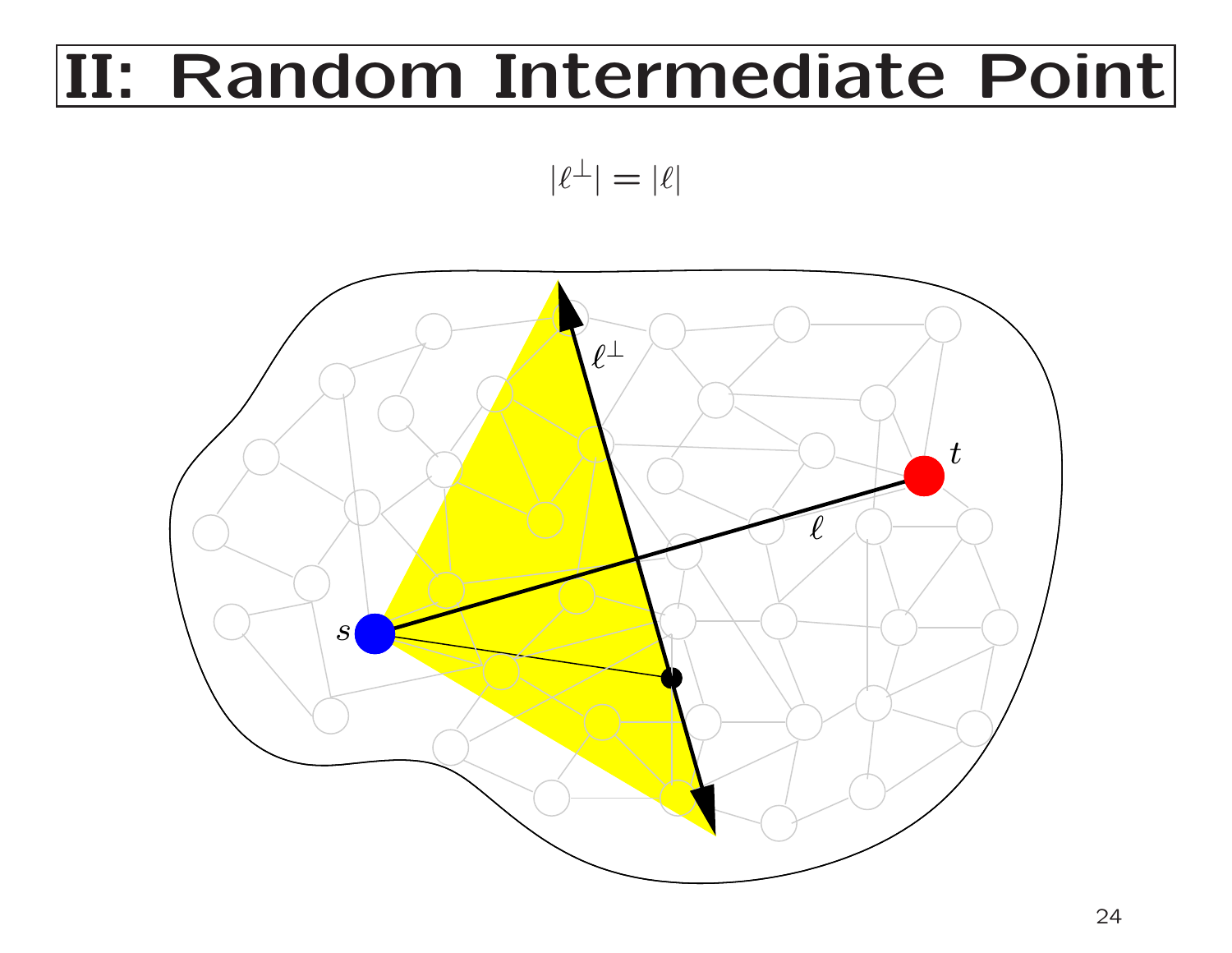#### IIa: Random Intermediate Node

Choose <sup>a</sup> node close to the random intermediate point.

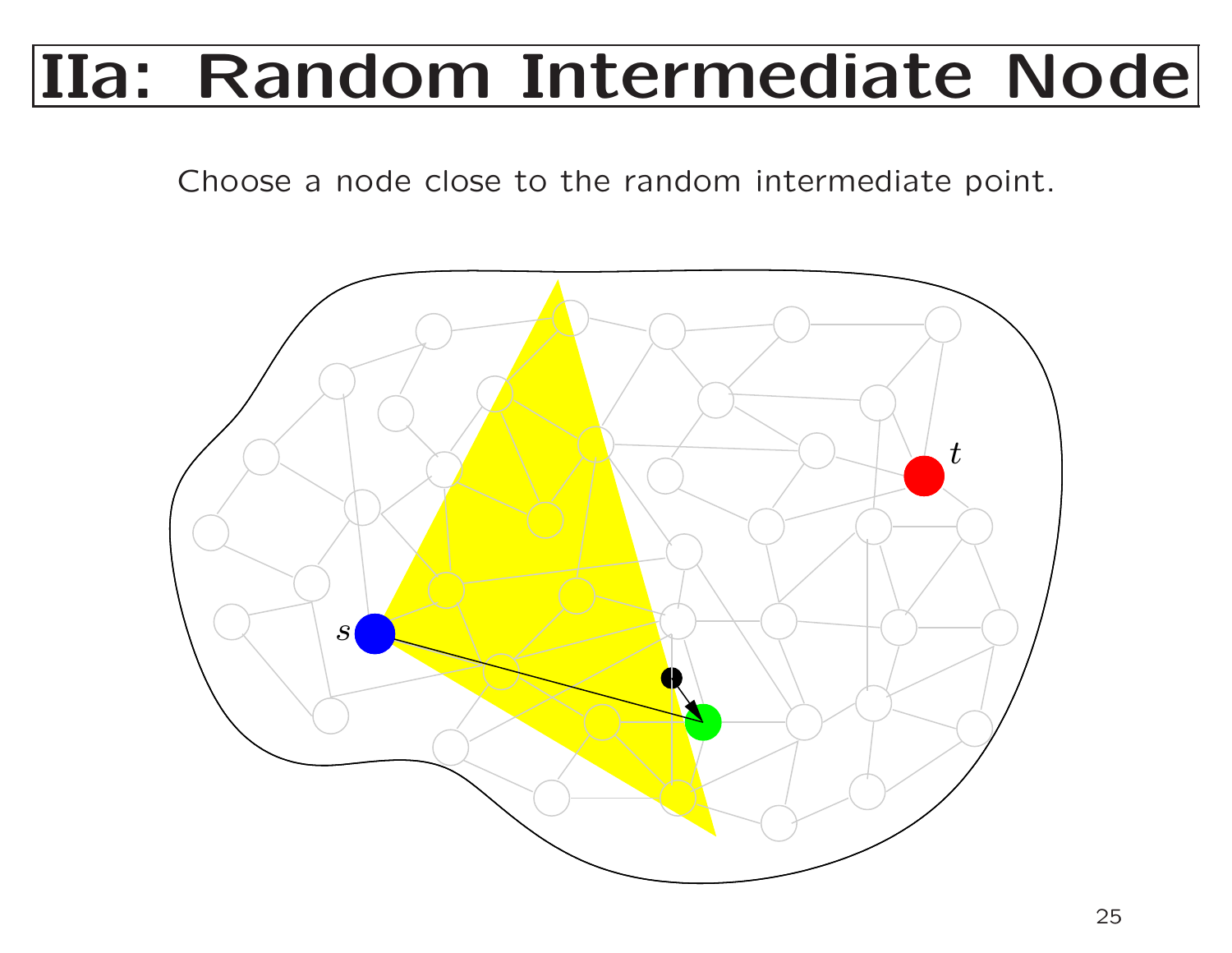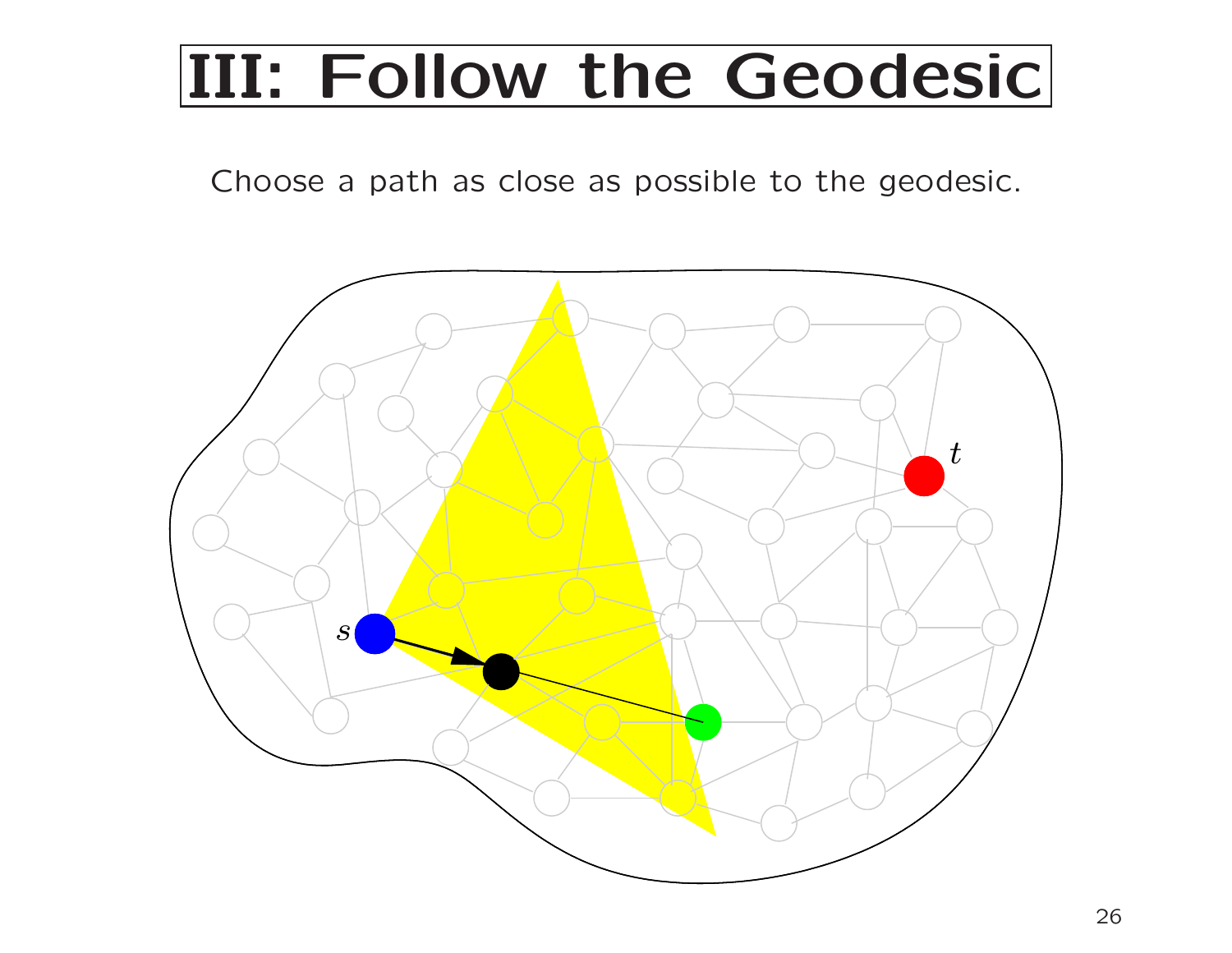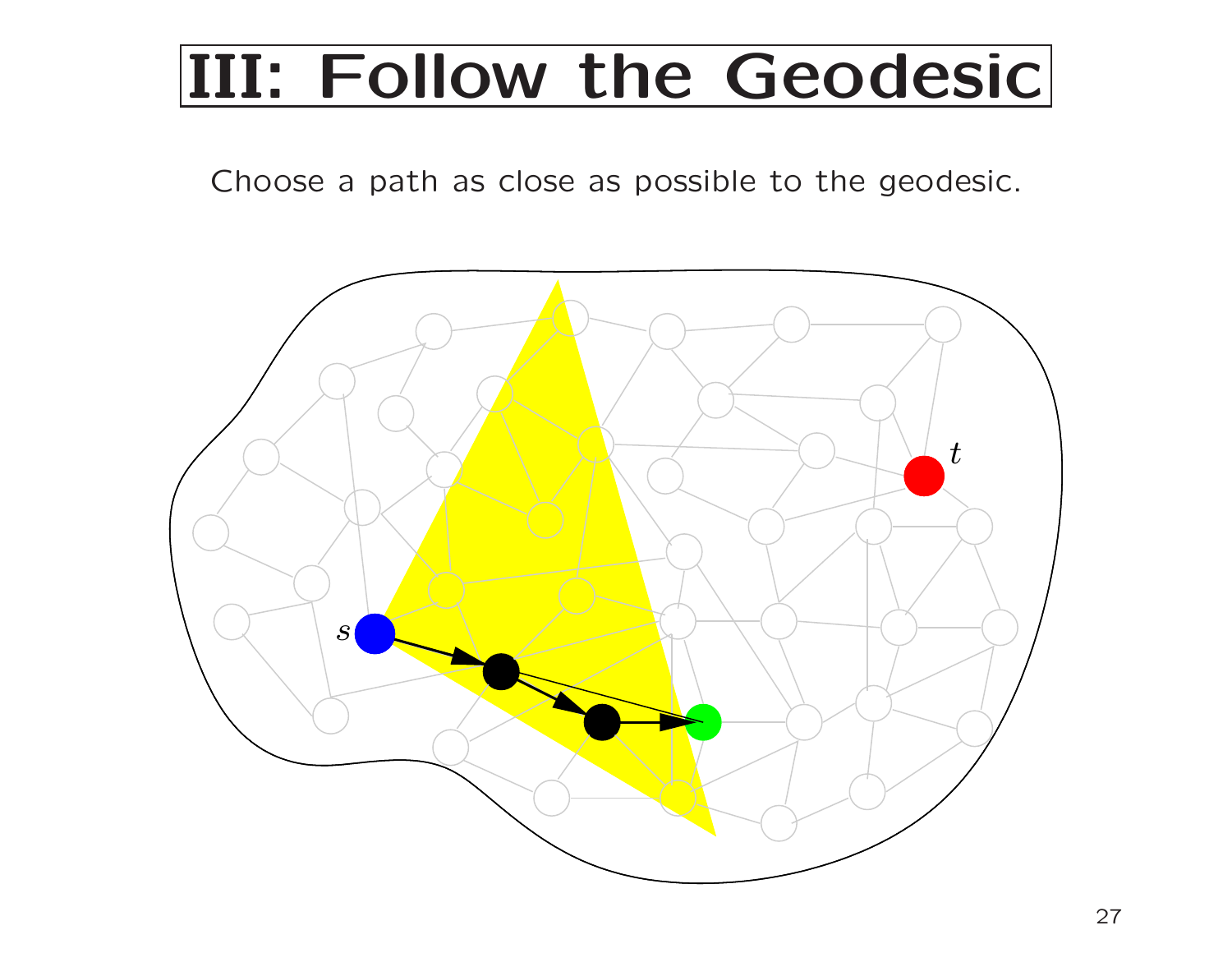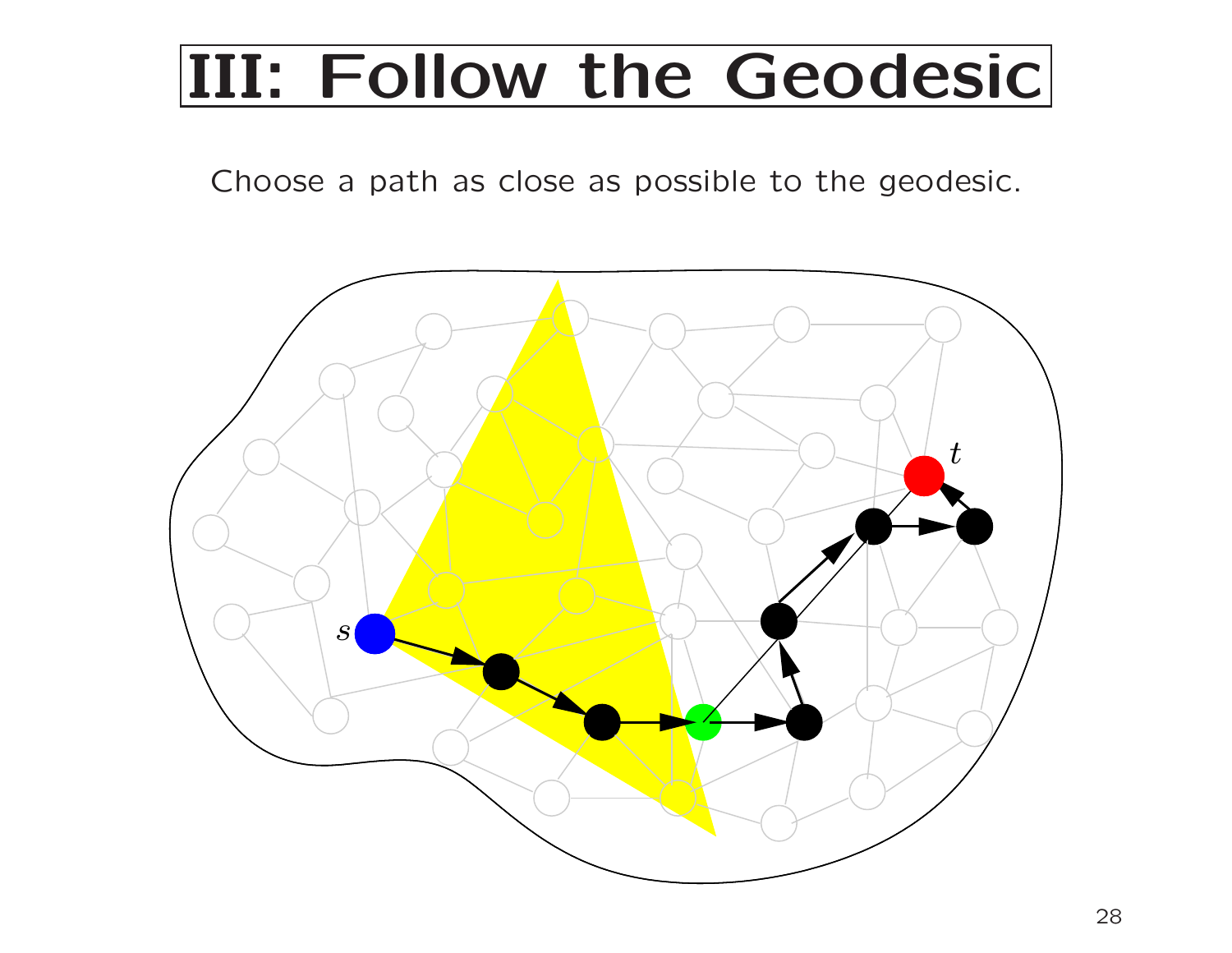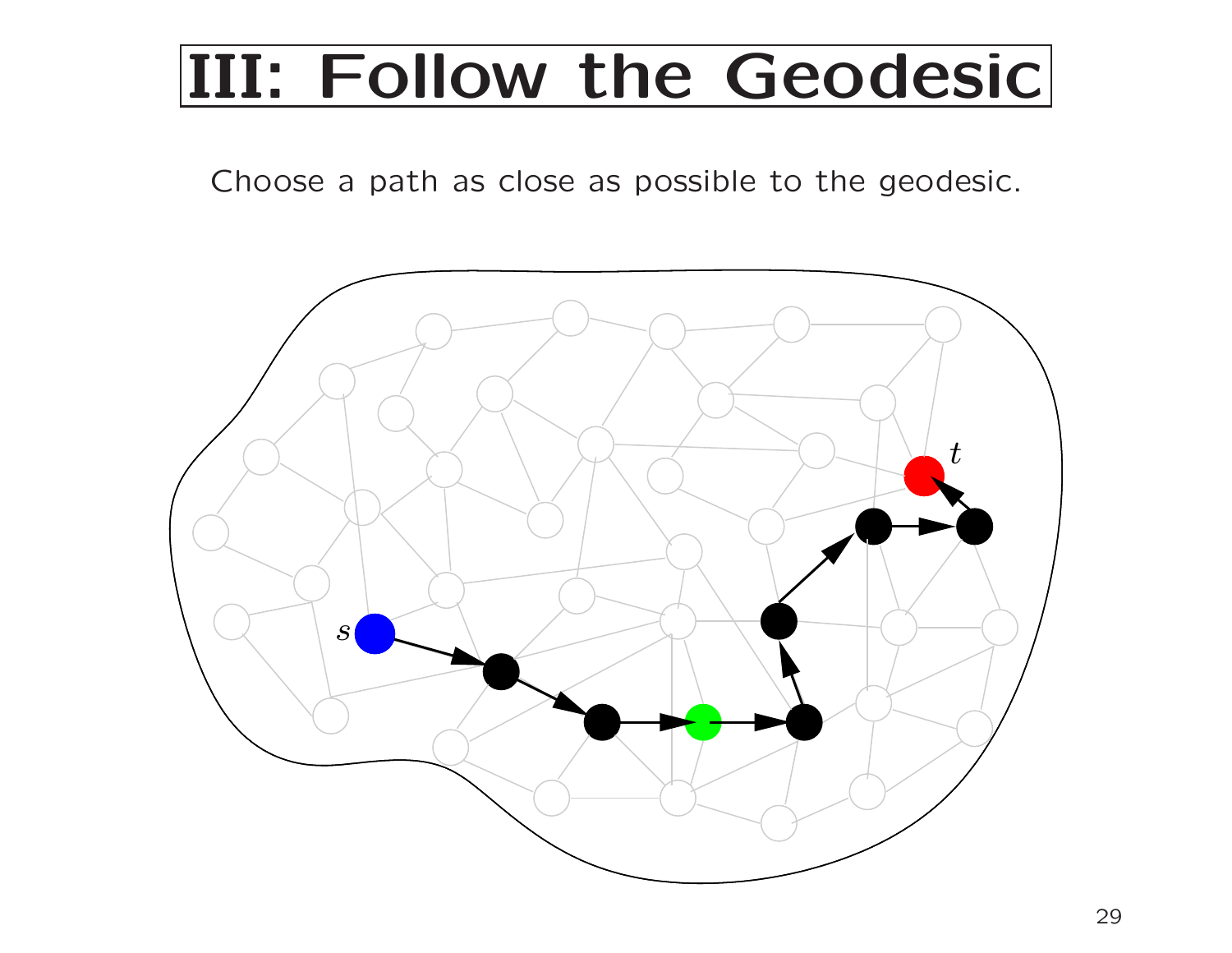## Outline

- Oblivious Routing: Background and Our Contribution
- The Algorithm: Oblivious Routing with Single Intermediate Node
- Good Geometric (Metric) Embeddings; Examples
- Routing Result; Examples
- Discussion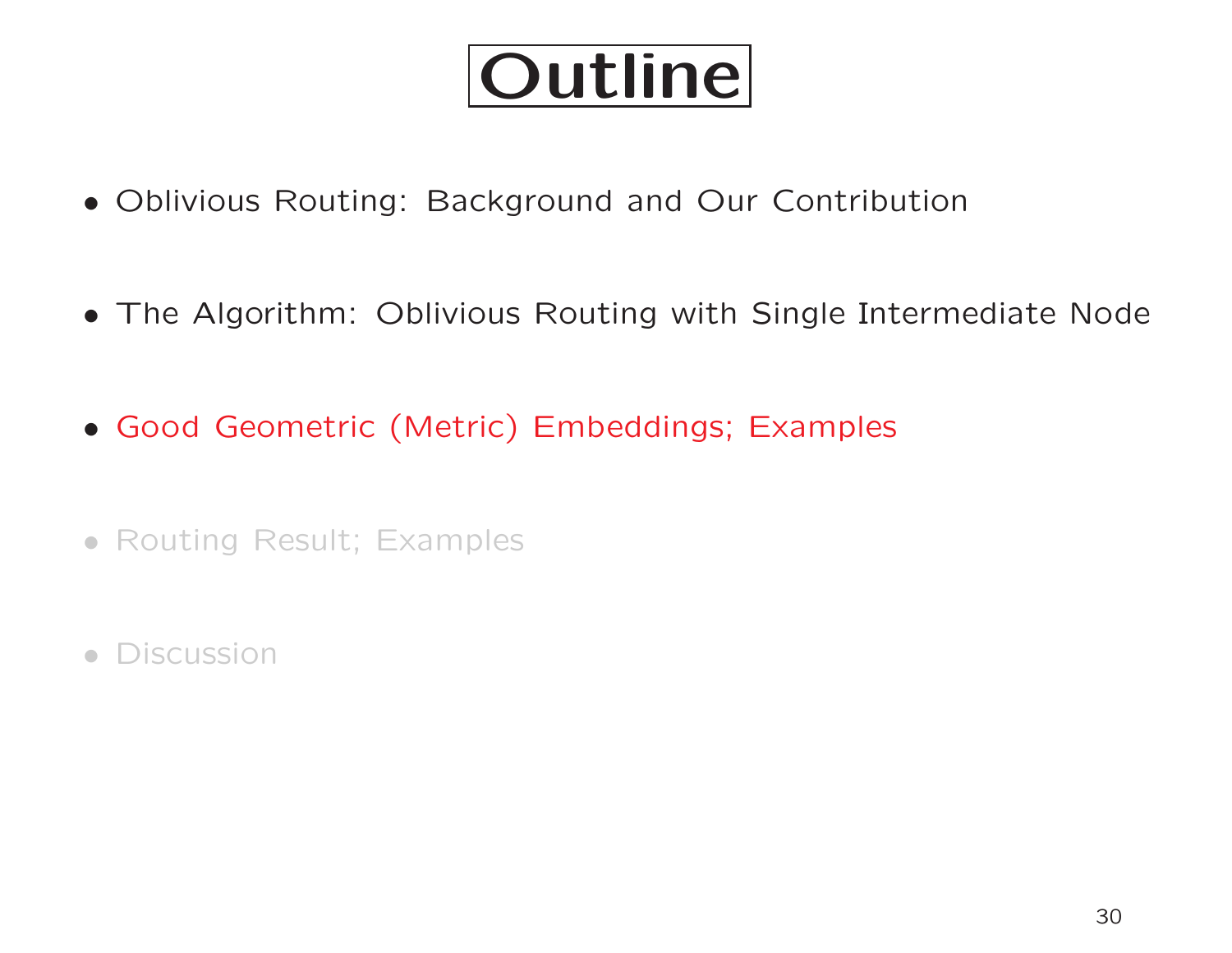Entire diffusive area is not within the network.

 $\gamma$  (pseudo-convexity): fraction guaranteed to lie within network.  $-$  Want  $\gamma$  to be large (note,  $\gamma \leq \frac{1}{2}$ ).

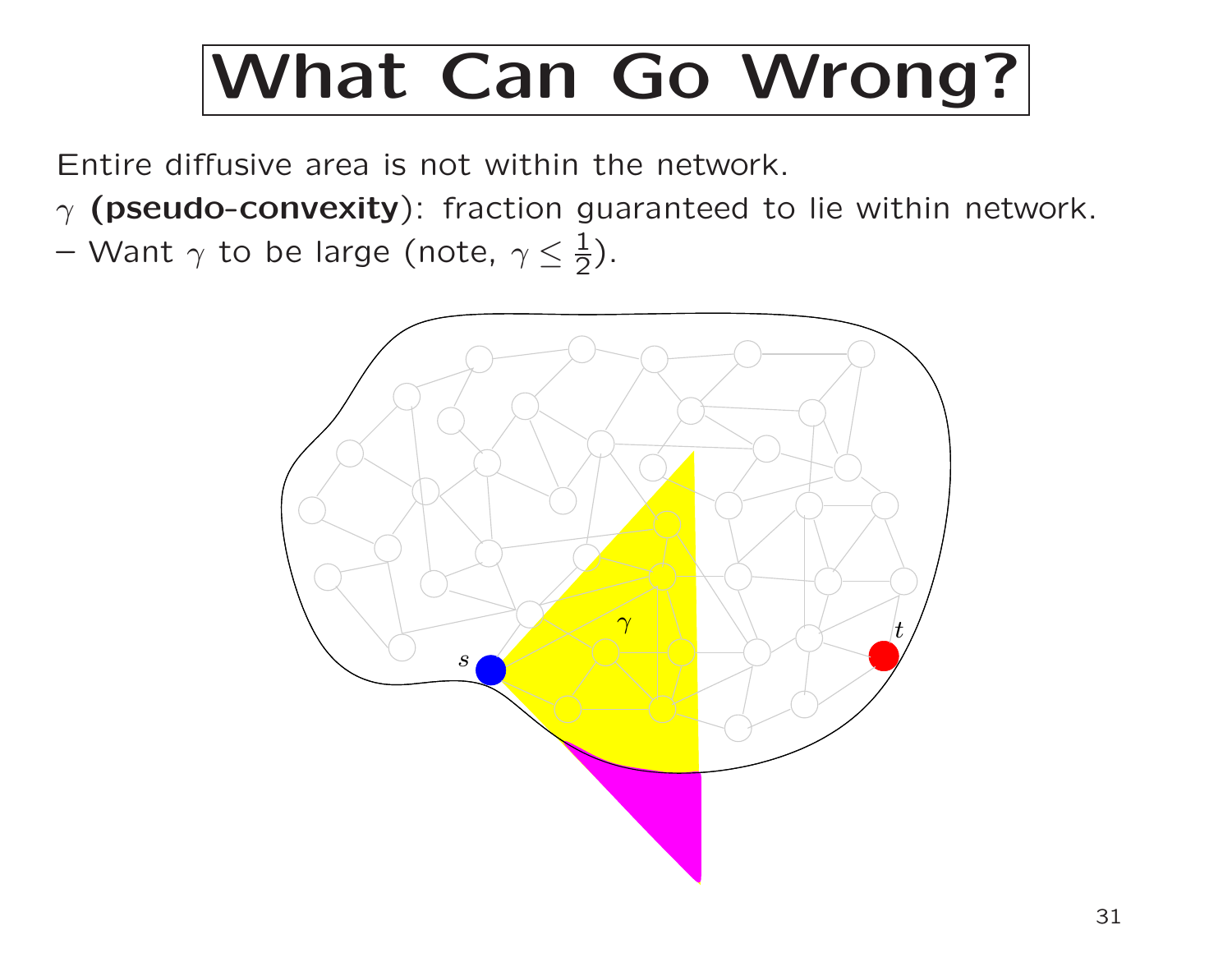There is no node close to the random intermediate node  $R$  (Coverage Radius): Maximum distance to an intermediate node.  $-$  Want R to be small.

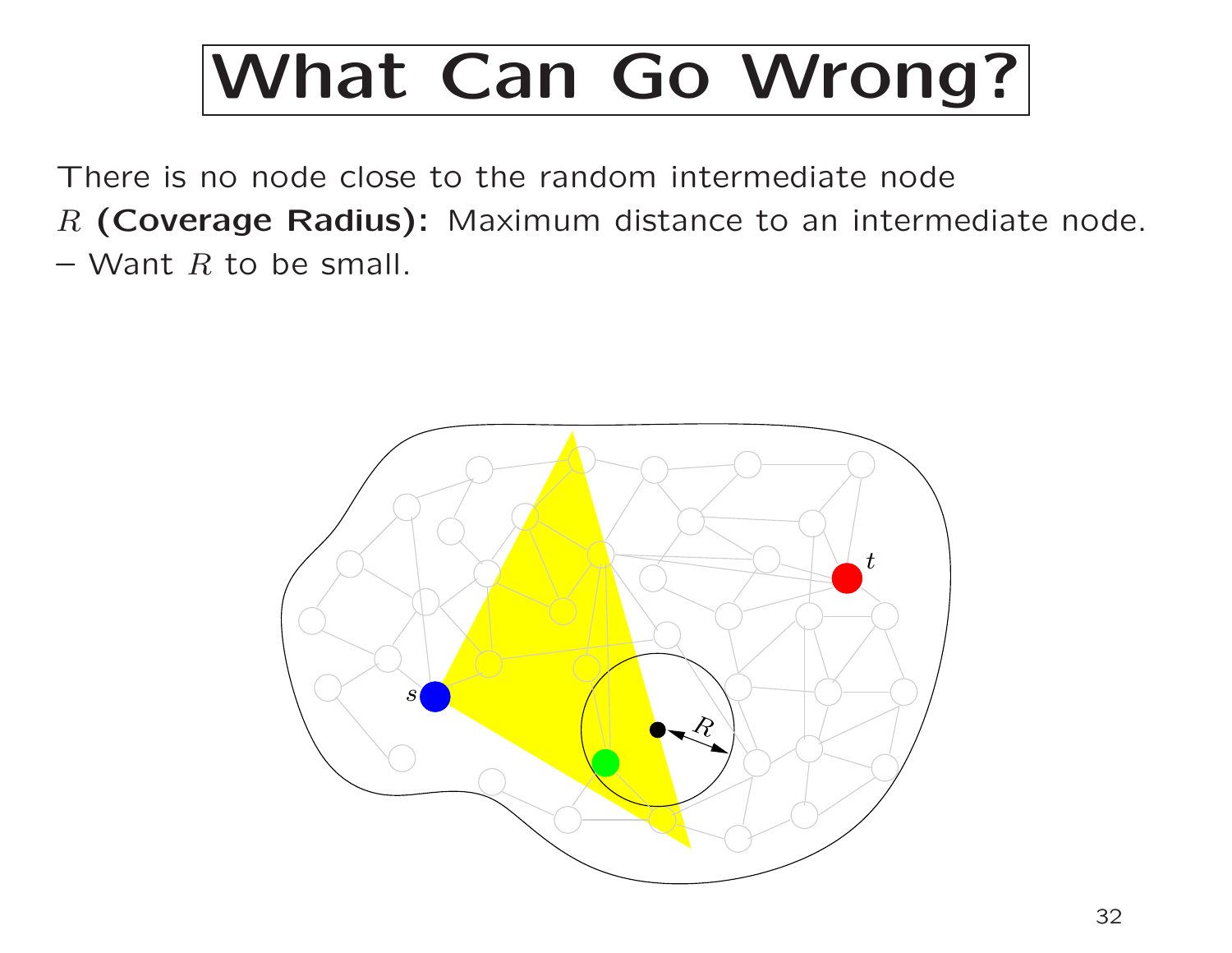No Geodesic following path

<sup>∆</sup> (Deviation): Furtherest <sup>a</sup> geodesic path gets from the geodesic. – Want ∆ to be small.

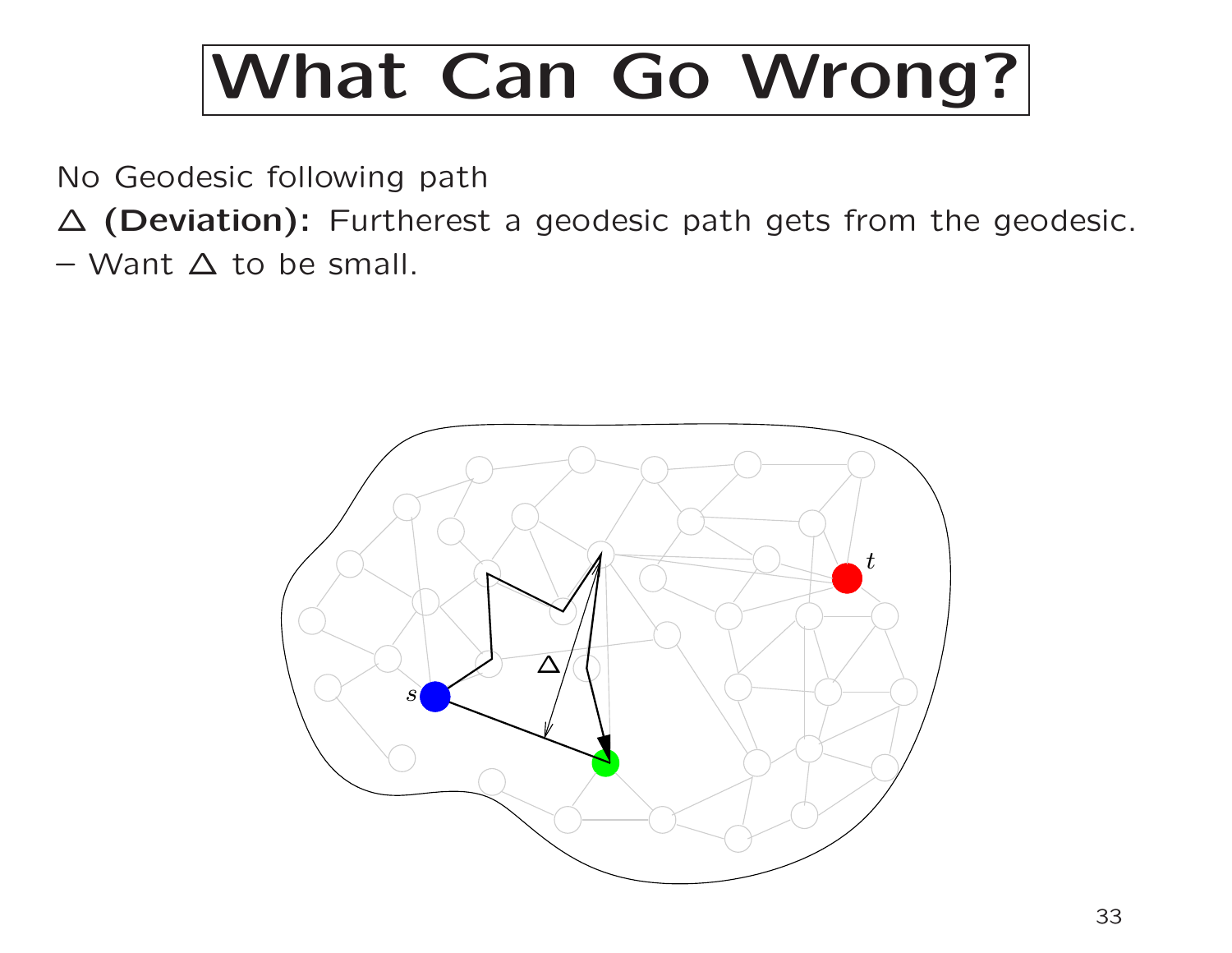Geodesic following paths have large stretch.

- <sup>Σ</sup> (Geodesic Stretch): Maximum stretch of <sup>a</sup> geodesic path.
- Want  $Σ$  to be small.

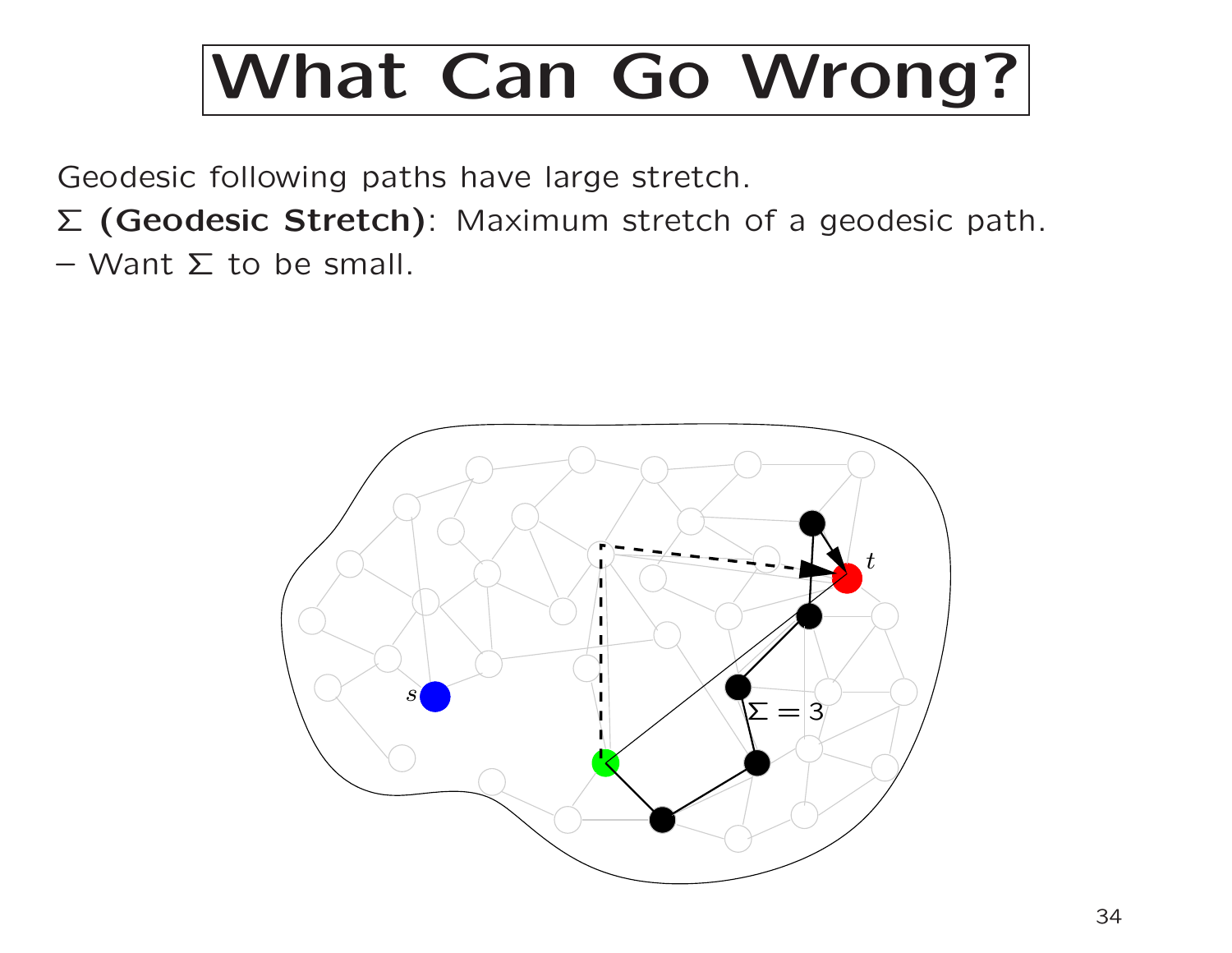Using an intermediate node is costly (large stretch).

$$
\mathsf{dist}_E(s, w) + \mathsf{dist}_E(w, t) \le \sqrt{2} \mathsf{dist}_E(s, t).
$$

What 
$$
\text{dist}_G \approx \text{dist}_E
$$
.  
\n**Distortion:**  $\alpha \leq \frac{\text{dist}_G(u, v)}{\text{dist}_E(u, v)} \leq \beta$  (w.l.o.g.  $\alpha = 1$ )



(dist $_E$ =Euclidean distance, dist $_G$ =Graph distance)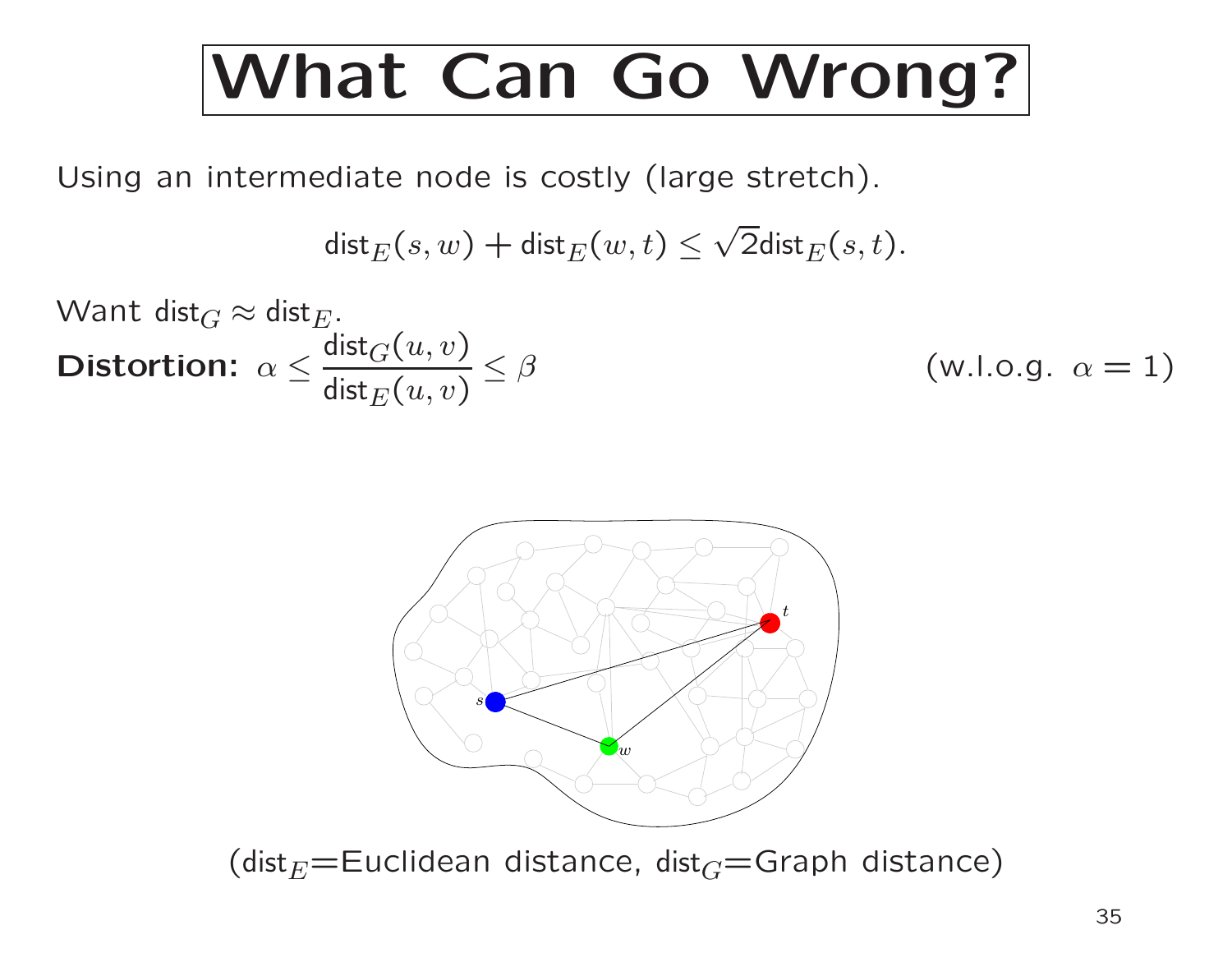# Graph Embedding Parameters

| Parameter  | What is it?                                                                             | Best If |
|------------|-----------------------------------------------------------------------------------------|---------|
|            | Min. diffusive area in network                                                          | large   |
|            | Max. distance to intermediate node                                                      | small   |
|            | Max. stray of geodesic path                                                             | small   |
|            | Max. stretch of geodesic paths                                                          | small   |
| Distortion | How closely dist <sub><math>G</math></sub> matches dist <sub><math>E</math></sub>       | small   |
|            | <b>Pseudo-Convexity</b><br>$\gamma$<br>Coverage-Radius<br>Deviation<br>Geodesic Stretch |         |

Note: Embedding parameters are not independent.

- eg.  $\bullet$   $\gamma$  and  $R$  are interdependent.
	- Smaller deviation embedding may have <sup>a</sup> larger stretch.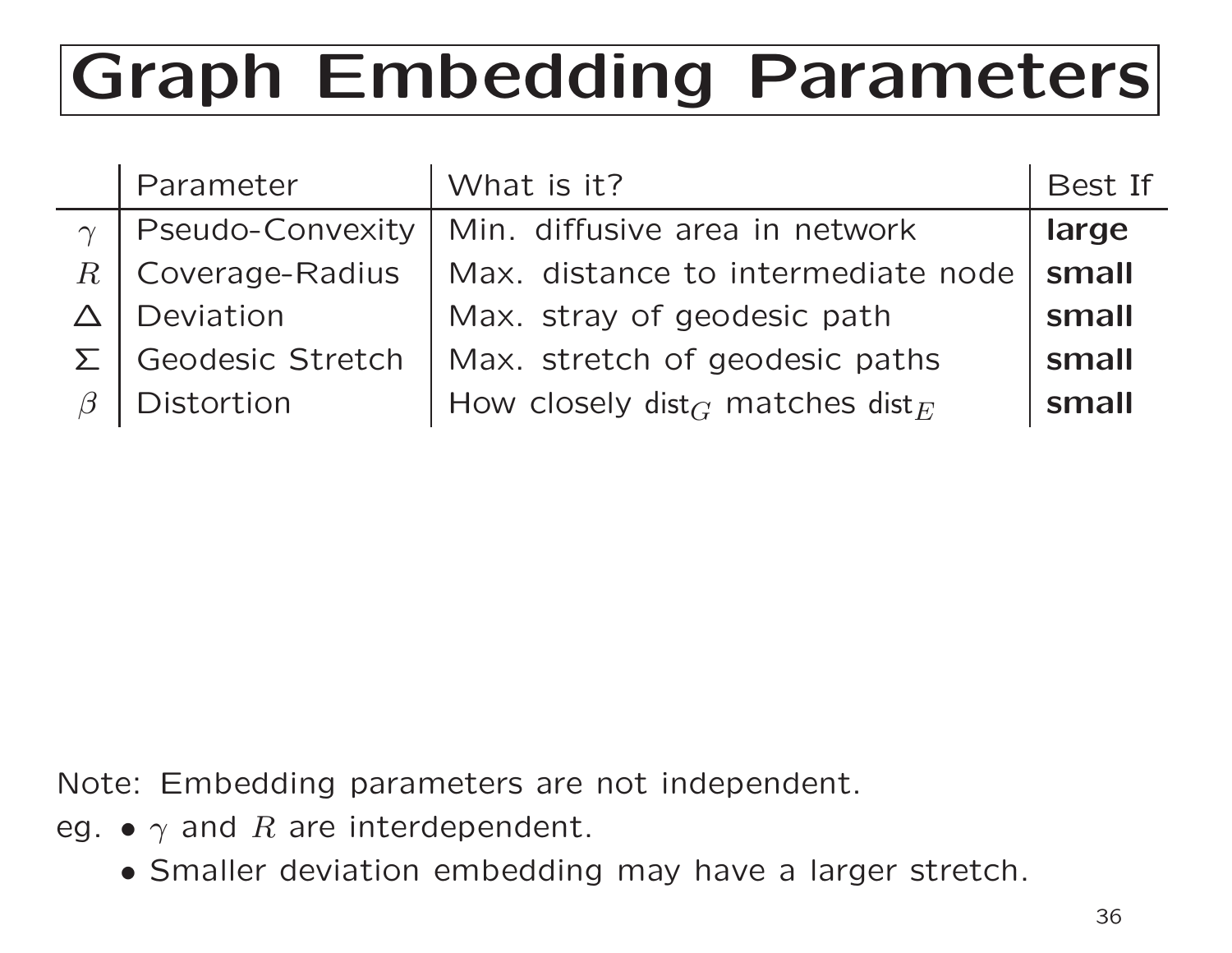

Certain networks have natural embeddings:

Mesh, sensor networks (disc graphs), ....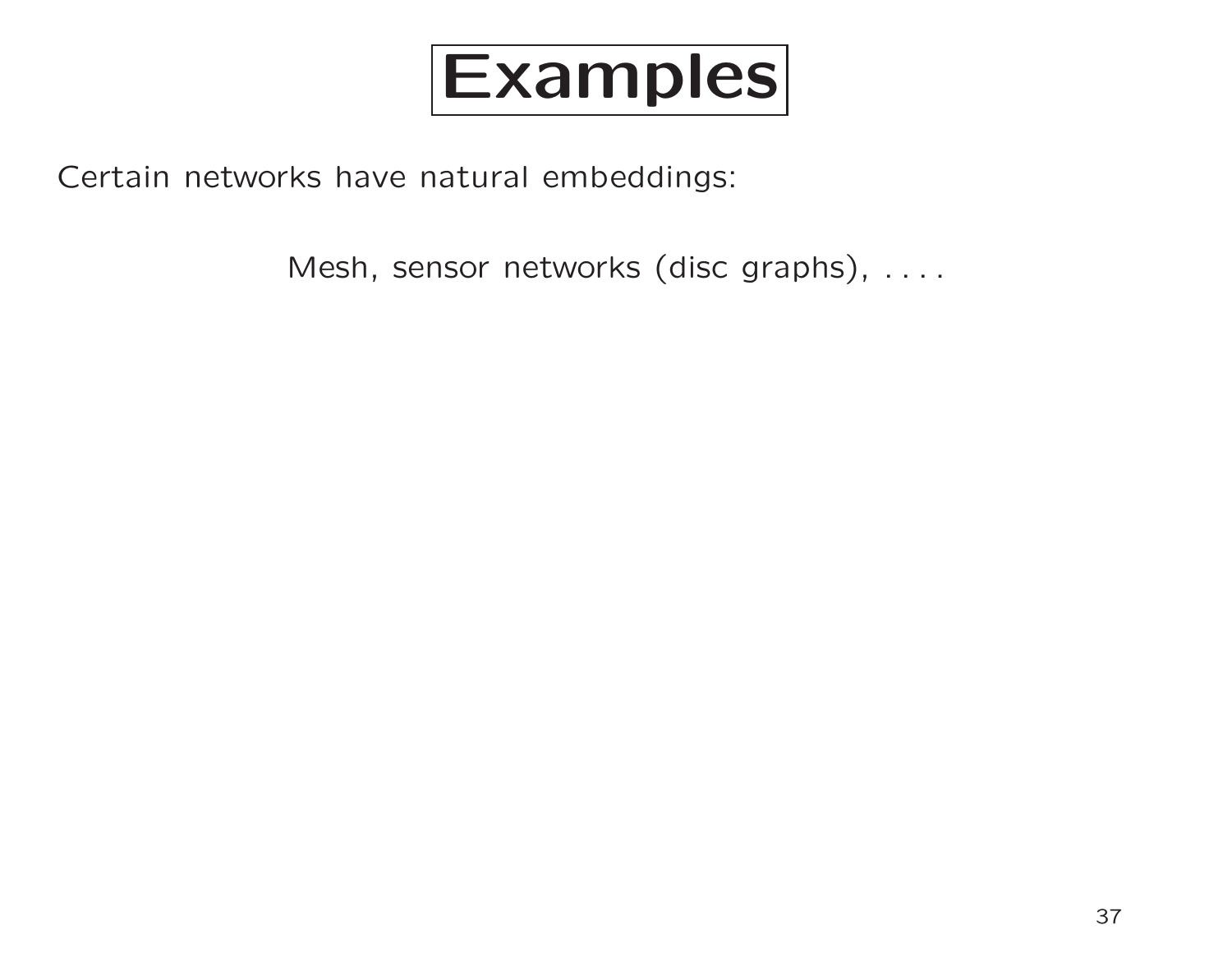



Geodesic following paths are shortest paths.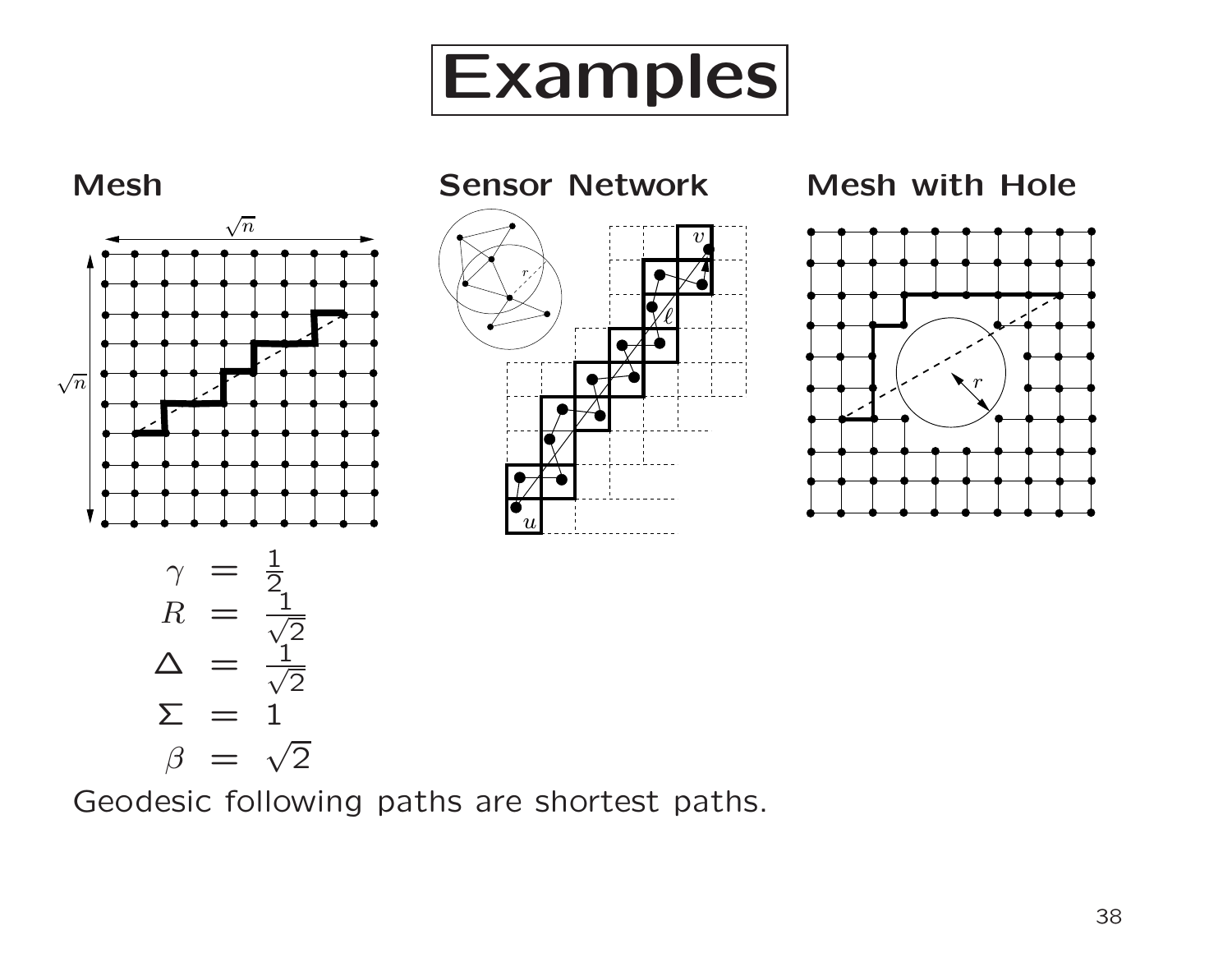



No two nodes are closer than  $L$ . Each unit square contains from 1 to  $k = O(1/L^2)$  nodes.  $r = 2\sqrt{2}$ . (max. degree  $\delta \leq 32k$ .) Geodesic paths constructed from unit square path.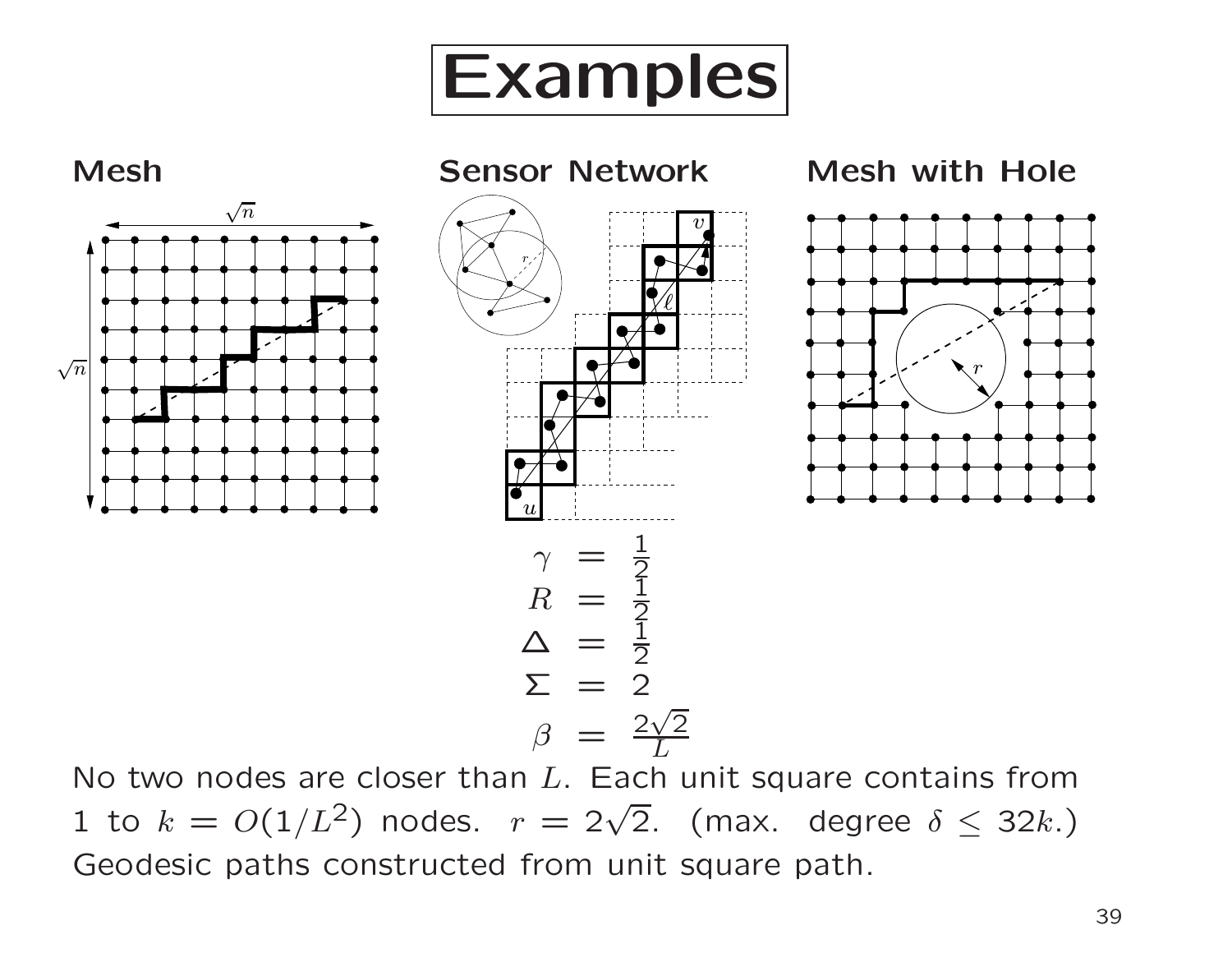



Geodesic following paths are shortest paths.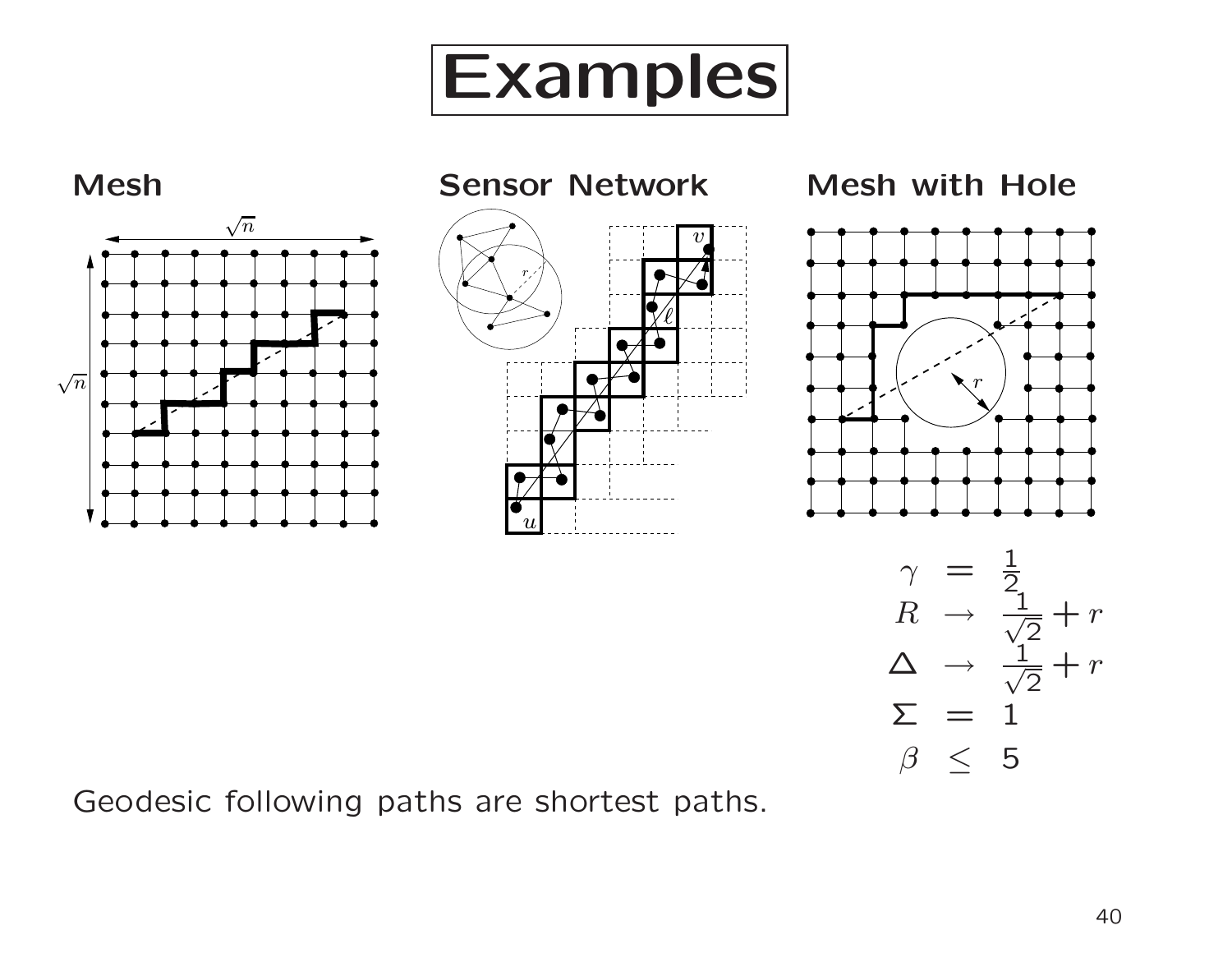



 $(L=min.$  node sep.)  $(r=size of hole.)$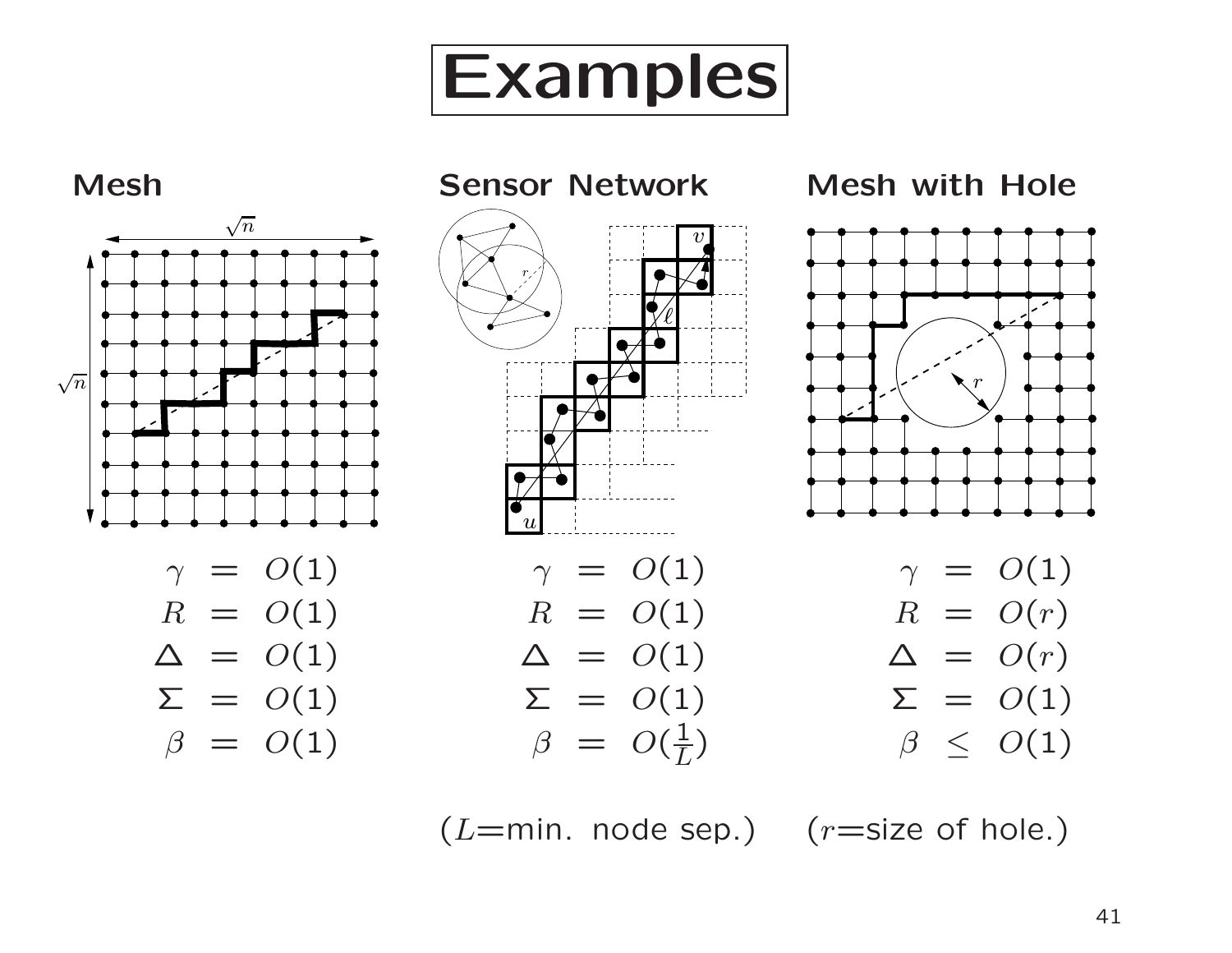## Outline

- Oblivious Routing: Background and Our Contribution
- The Algorithm: Oblivious Routing with Single Intermediate Node
- Good Geometric (Metric) Embeddings; Examples
- Routing Result; Examples
- Discussion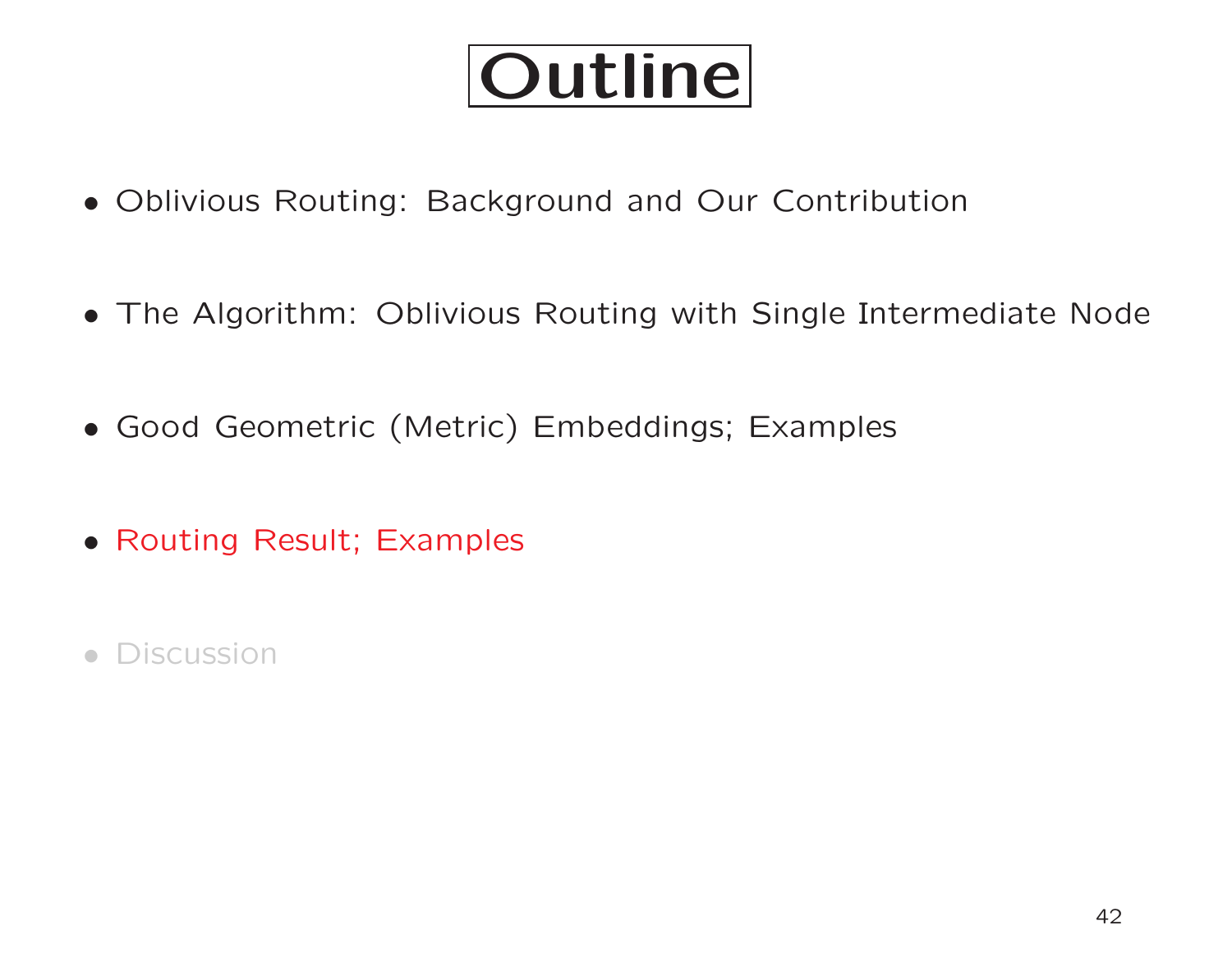

Theorem.

stretch =  $O(\beta \cdot R \cdot \Sigma)$ 

The stretch depends on :

- Quality of the embedding:  $\beta;$
- $-$  Coverage density:  $R;$
- Geodesic stretch: Σ.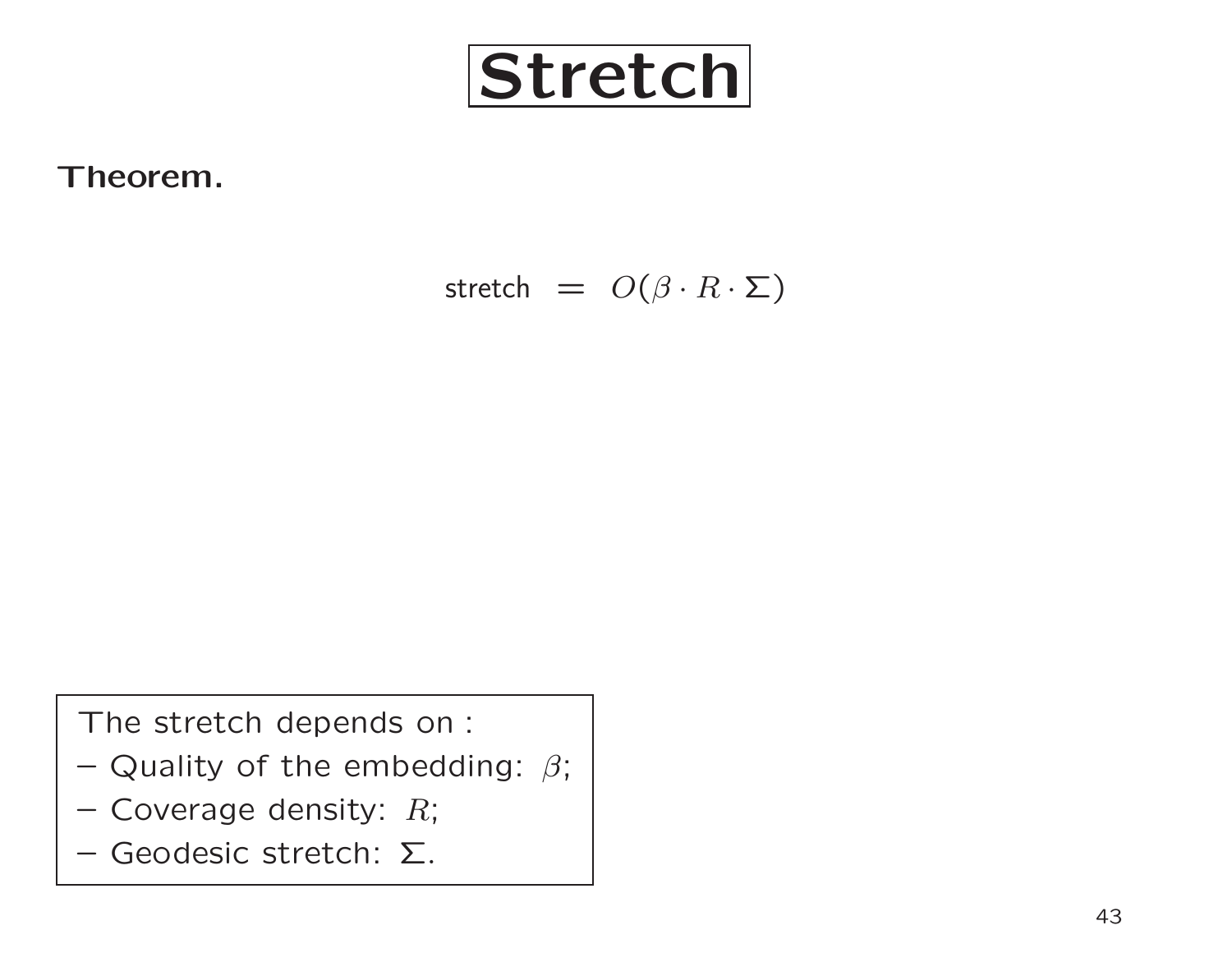

- $-$  distance stretch is  $O(1{+}R).$
- $\beta$  links distances to graph distances.
- $\Sigma$  is stretch introduced by geodesic paths.

 $\rightarrow \beta \cdot R \cdot \Sigma$ 

 $\Bigg\}$ 

 $\int$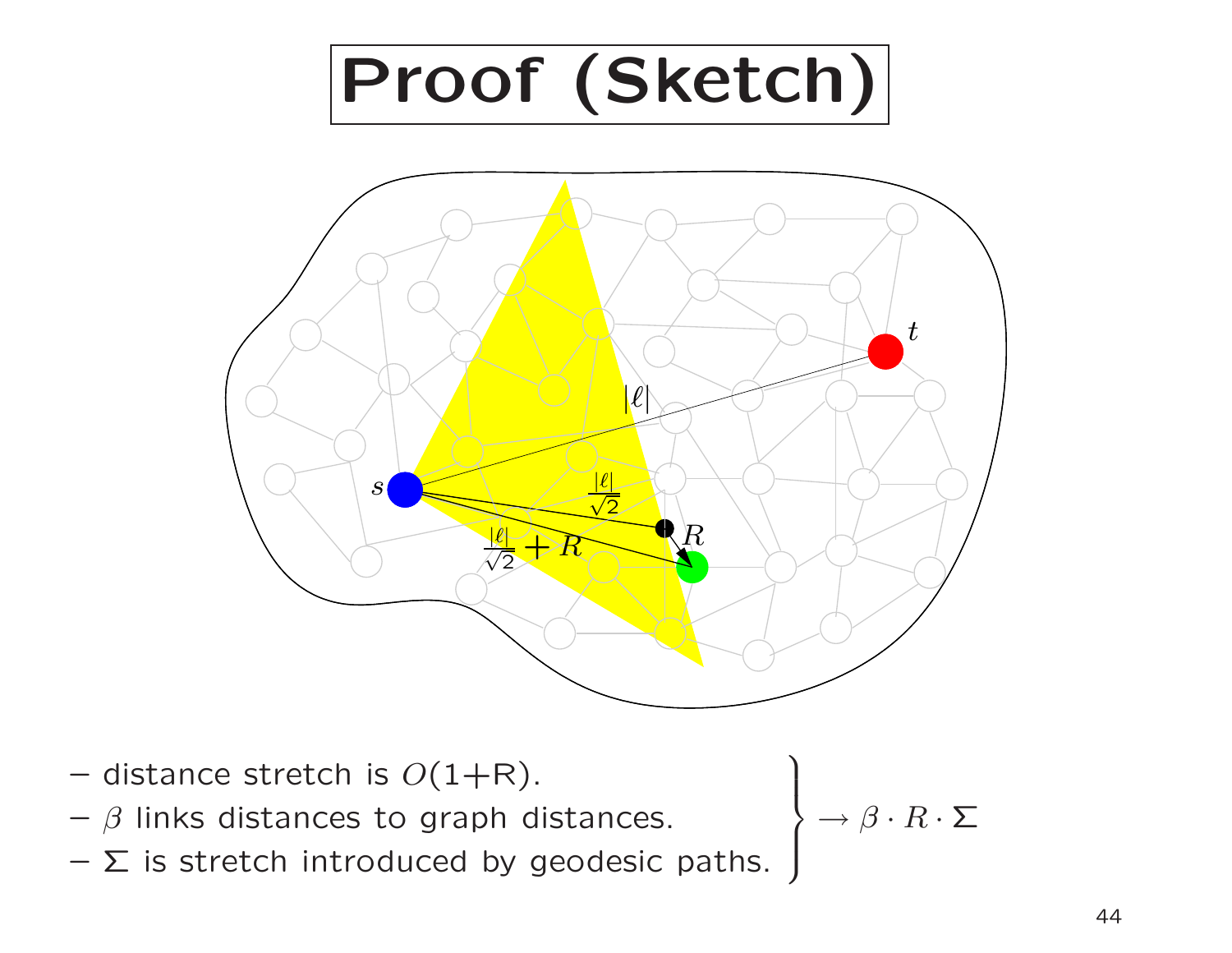

#### Theorem.

$$
C \leq f(\gamma, R, \Delta, \beta; n) \cdot C^*
$$
  

$$
f = O\left(\frac{\beta^2 (R + \Delta)}{\gamma} \cdot ((\beta + \Delta)^2 + \log(n + R))\right)
$$

$$
(f = O(\log n))
$$

The Congestion depends on :

- $-$  Optimal Congestion:  $C^*;$
- Extent of diffusion:  $\gamma;$
- Quality of the embedding:  $\beta;$
- $-$  Coverage density:  $R;$
- –Deodesic deviation: ∆.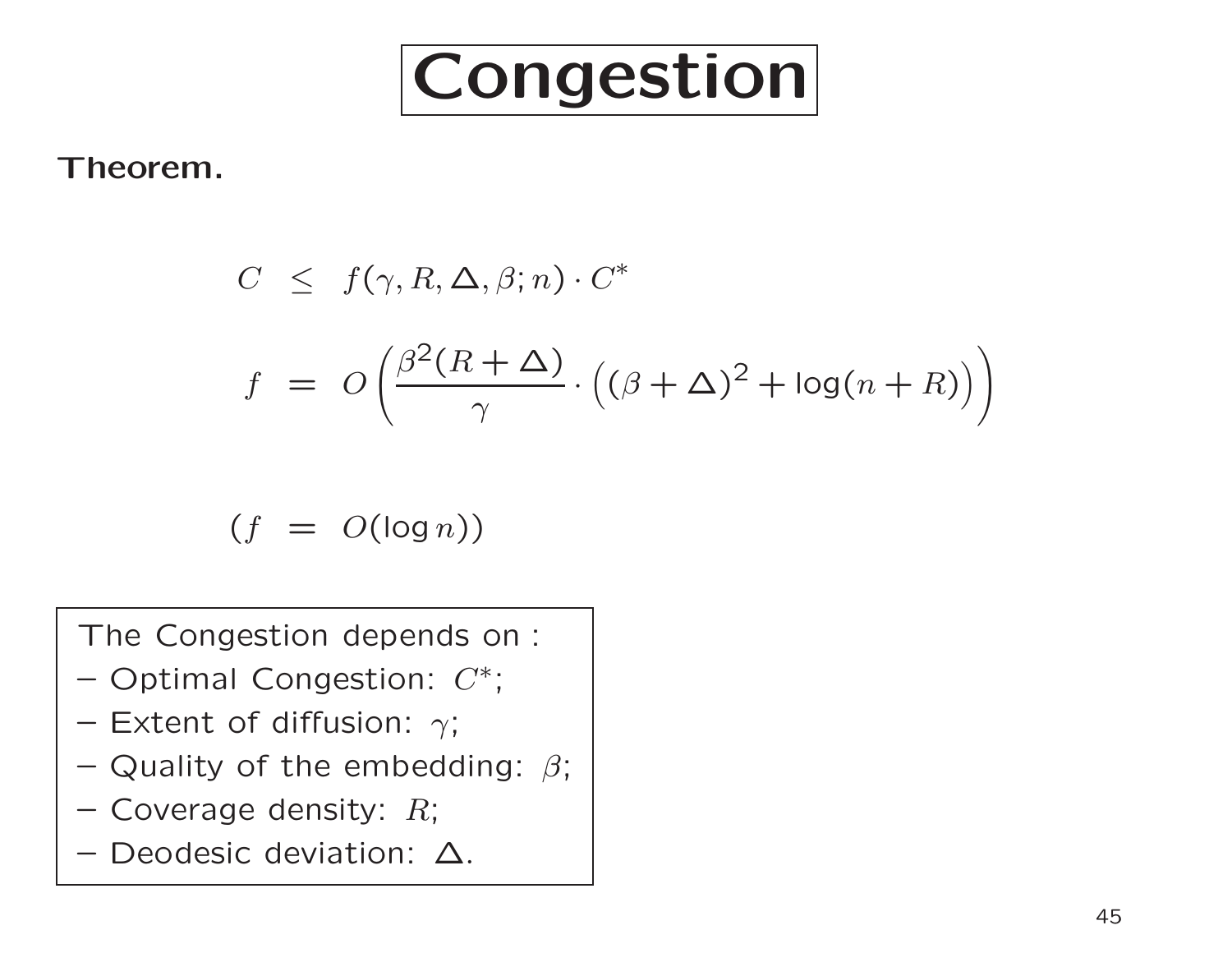# Proof (Sketch)

Lemma 1. Probability  $(P)$  source at distance  $d$  uses node  $v.$   $P \sim \frac{1}{d}$  $\overline{d}$  .  $\overline{\phantom{i}}[{\rm co}\ E[C(v)]\sim \sum_{d} \overline{\phantom{i}}$  $\frac{N_d}{d}$ , where  $N_d =$  Number of sources distance  $d$  from  $v)$ 

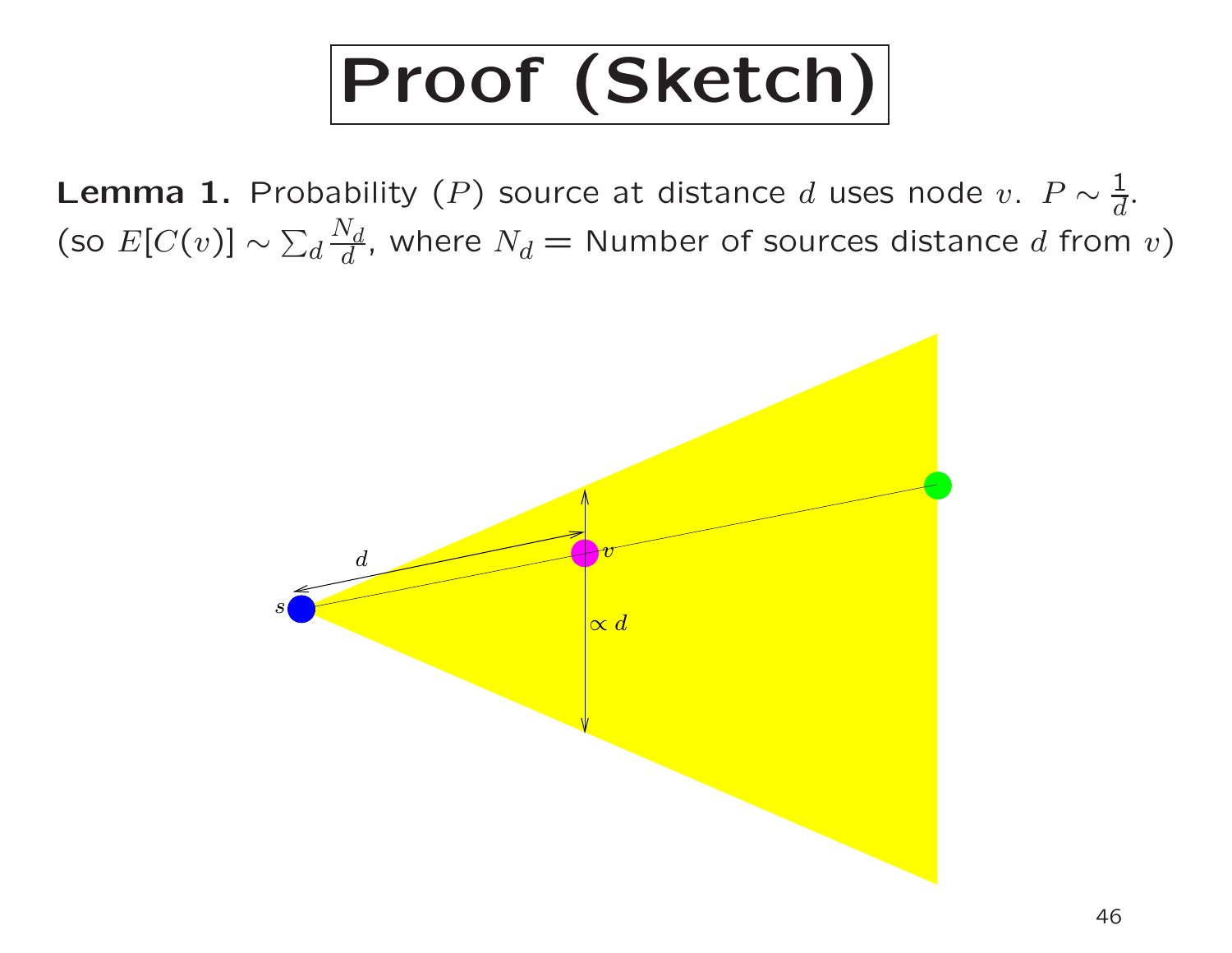

**Lemma 2.** 
$$
C^* \sim \frac{N_d}{d}
$$
.

(so  $E[C(v)] \sim \sum_d$  $N_{\small d}$  $d\,$  $\sim \sum_d C^* \sim C^* \log n$  )



- $-$  destination is  $\sim 2d$  away.
- $-$  use at least  $\sim d$  nodes in 2d-disc.
- $-$  total node usage  $\sim N_d \cdot d.$
- $-$  number of nodes in disc  $\sim d^2.$
- $-$  pigeonhole:  $\exists$  node used  $\sim \frac{N_d}{d}$  times.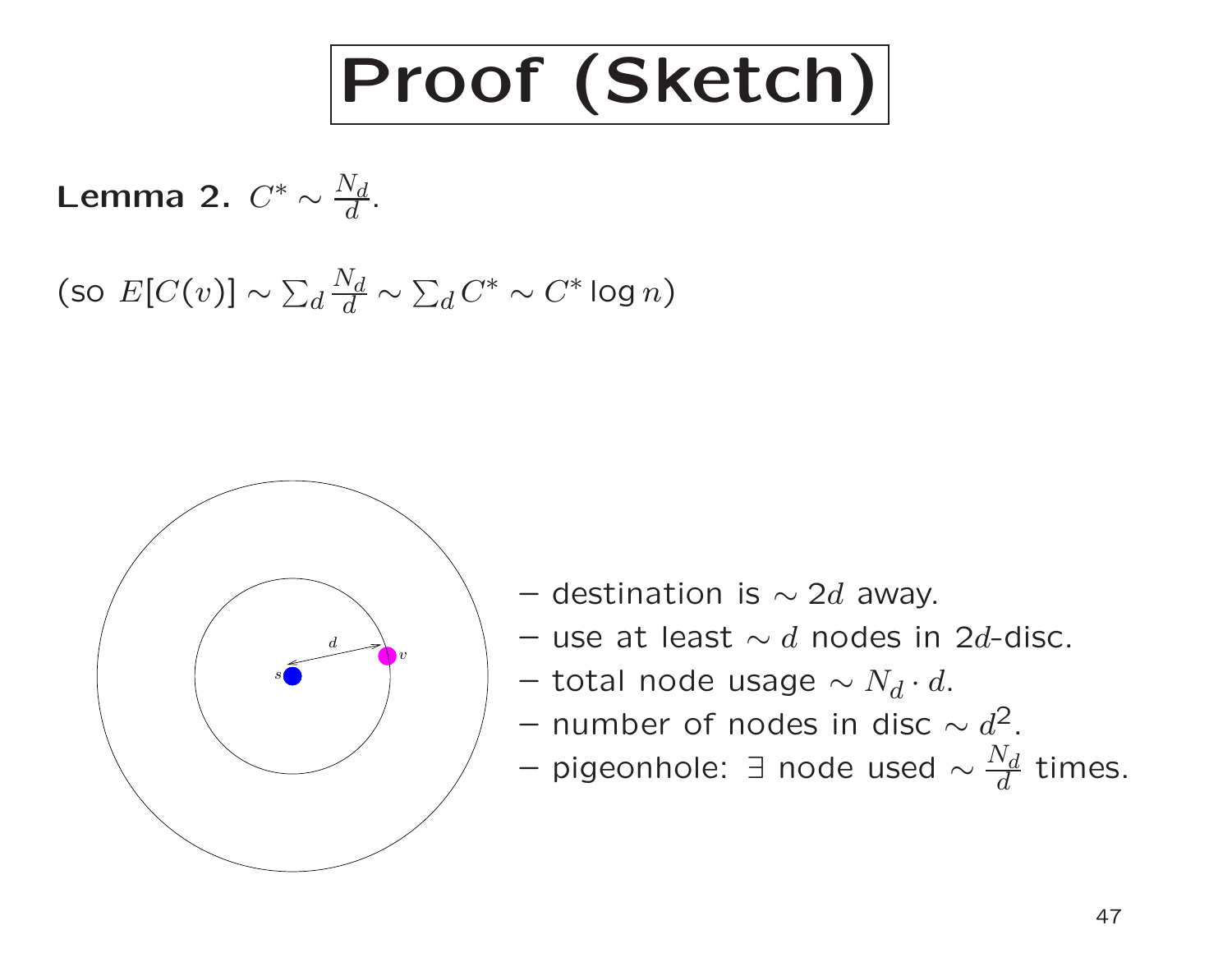



 $(L=min.$  node sep.)  $(r=size of hole.)$